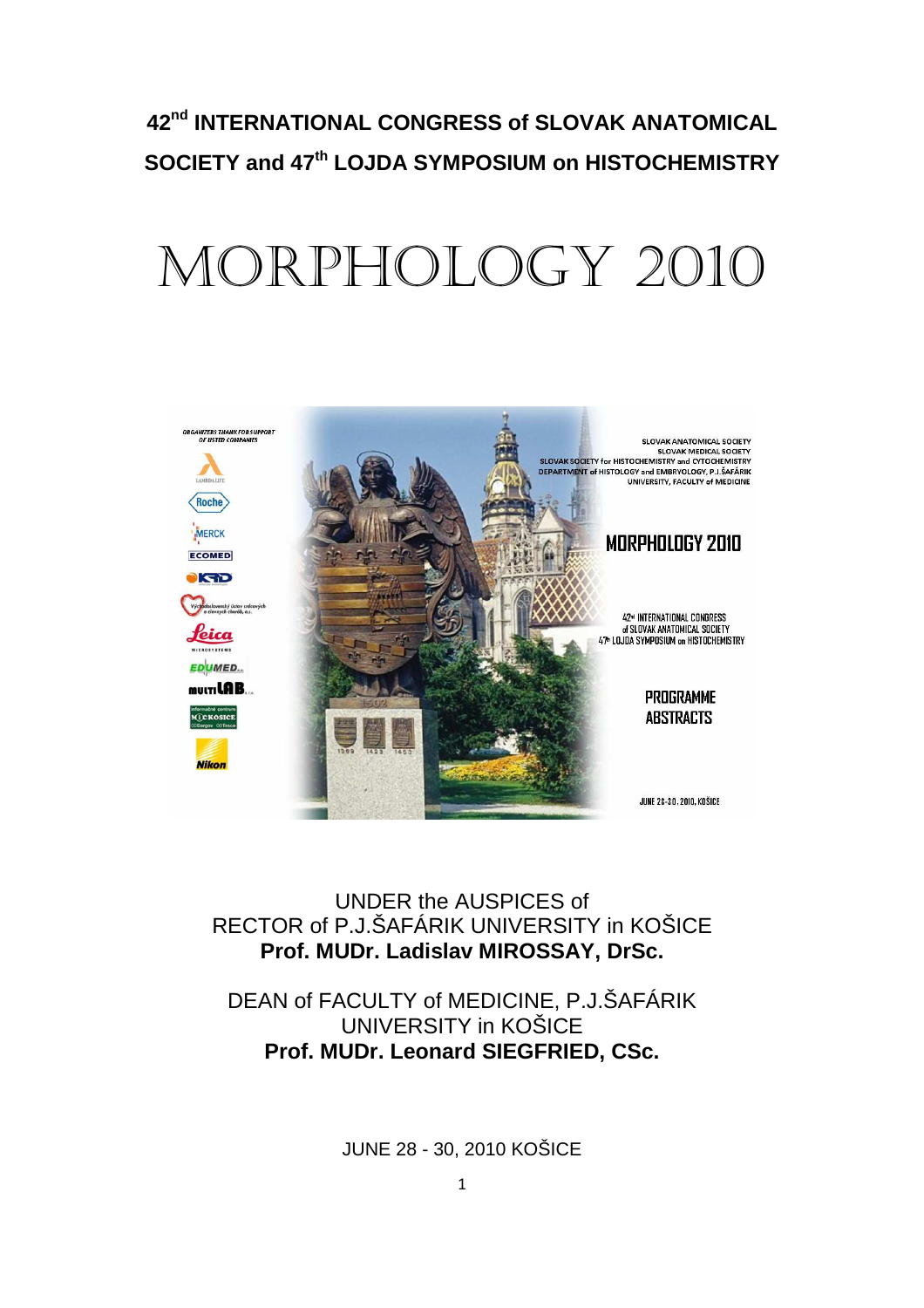# HONORARY COMMITTEE

**Prof. MUDr. Ladislav MIROSSAY, DrSc.**  RECTOR of P.J.ŠAFÁRIK UNIVERSITY

**Prof. MUDr. Leonard SIEGFRIED, CSc.**  DEAN of FACULTY of MEDICINE

**Doc. MUDr. Eva MECHÍROVÁ, CSc., mim. prof.**  PRESIDENT of SLOVAK ANATOMICAL SOCIETY

**Doc. MUDr. Marek DUDÁŠ, PhD.**  PRESIDENT of SLOVAK HISTOCHEMICAL SOCIETY

**Prof. MUDr. Miloš GRIM, DrSc.**  PRESIDENT of CZECH ANATOMICAL SOCIETY

**Prof. MUDr. Jaroslav MOKRÝ, PhD.**  PRESIDENT of CZECH HISTOCHEMICAL SOCIETY

# ORGANIZING COMMITTEE

**Prof. MVDr. Mikuláš POMFY, CSc. Doc. MUDr. Eva MECHÍROVÁ, CSc., mim. prof. Doc. MVDr. Iveta DOMORÁKOVÁ, PhD. MVDr. Štefan TÓTH, PhD. MVDr. Jarmila VESELÁ, CSc. MVDr. Zuzana JONECOVÁ, CSc. RNDr. Marianna DANKOVÁ, PhD. Mgr. Kristína GREGOVÁ Janka ALEXYOVÁ Marek HNÁT Anna HANTKE Ľuboslava HÁBEROVÁ Anna HORŇÁKOVÁ**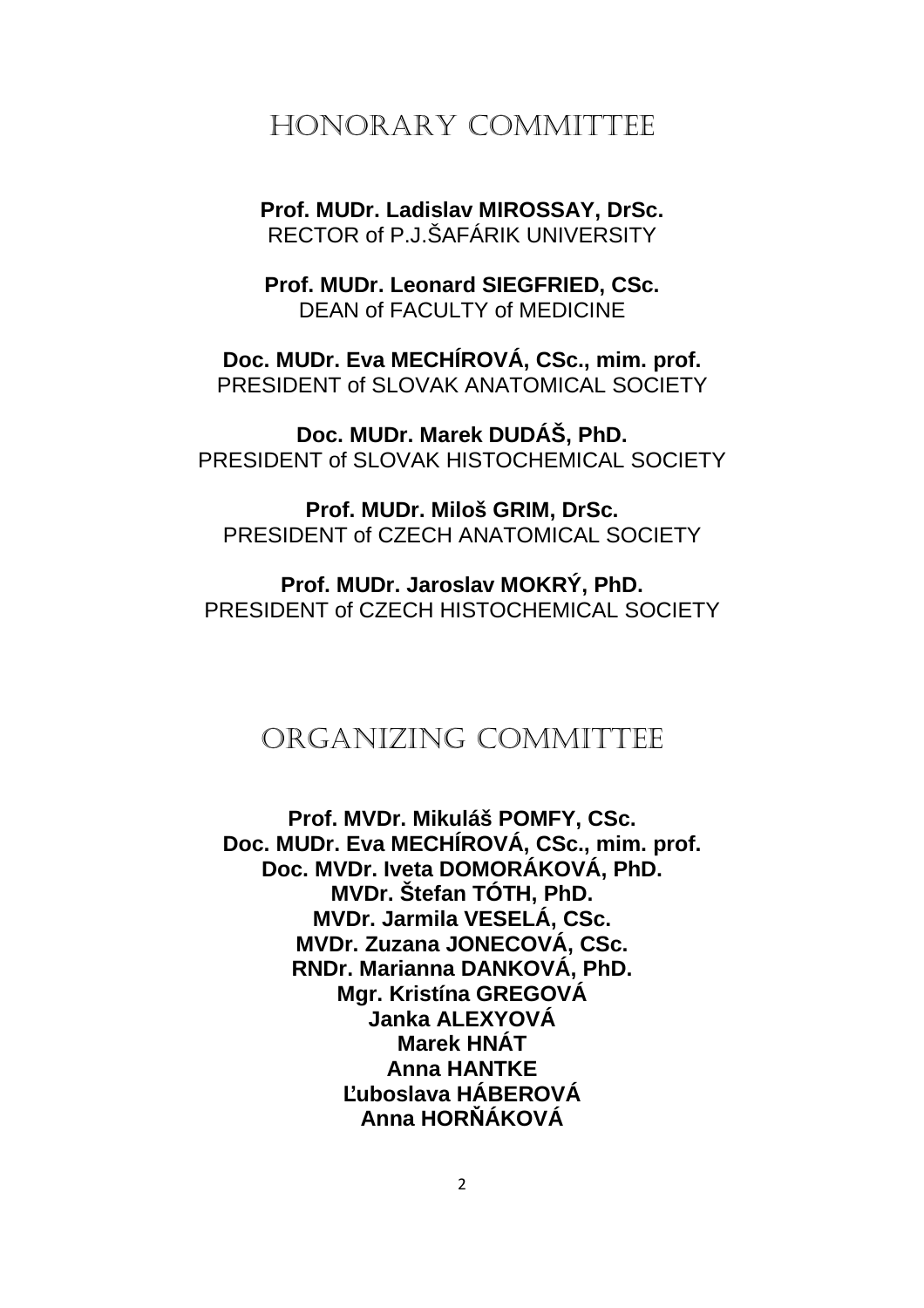# **General information**

### **Registration and information desk**

P.J. Šafárik University, Medical Faculty, Theoretical Institutes, tr. SNP 1, 1st floor

## **Office hours:**

| Monday, June 28, 2010    | $8.00 - 16.00$ |
|--------------------------|----------------|
| Tuesday, June 29, 2010   | $8.00 - 13.00$ |
| Wednesday, June 30, 2010 | $8.00 - 11.00$ |

#### **Congress secretariat:**

Department of Histology and Embryology

Šrobárova 2

040 01 Košice

Slovakia

Phone number: +421-55-234 3453

E-mail: janka.alexyova@upjs.sk

## **Official language:** Slovak, Czech, English

#### **Oral presentation**

- $\blacksquare$  Plenary lectures 20 min
- Lectures 10 min + discussion 5 min

Available devices: PC with Office XP software (CD-ROM, USB port). Presentation software is Windows XP/ PowerPoint XP. Videos can be presented only through PowerPoint presentation. (Single slide projection or other projectors will be provided upon request).

Speakers are kindly asked to hand in their presentation directly to the attendant at the lecture hall before each session starts.

## **Poster presentation**

- The size of poster panel is 100 cm (height) x 90 cm (width)
- Posters will be displayed according Programme in the corridor in front of the lecture halls.
- Adhesive tapes will be available.
- Authors are asked to be present at posters during the poster session.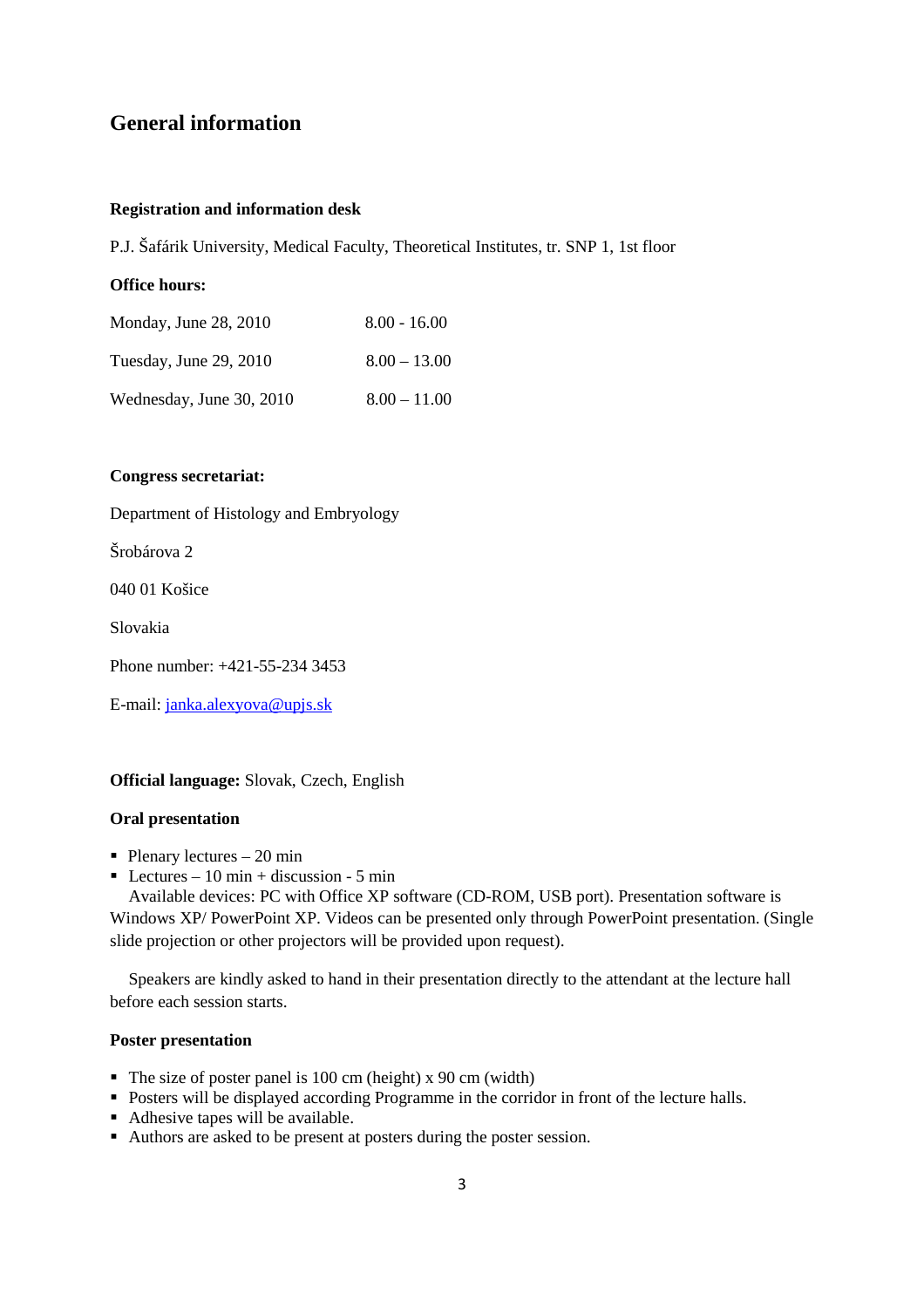## **Refreshment – coffee breaks**

Refreshment will be served in front of the lecture halls (free of charge)

## **Lunch**

Snack bar is located in the building – ground floor Pizzeria next to the Hospital – 5 min walk. A list of restaurants will be available in congress office.

## **SOCIAL PROGRAM**

## **Welcome Reception**

Will take place in the Country Pub "DIERA", Monday, June 28, 7 pm (Poštová 14).

It includes buffet & drinks (free of charge)

## **Social Evening**

Visit of the TOKAJ region: "Tokaj MACIK wine cellar".

http://www.tokajmacik.sk/

Bus transport Košice – Malá Trňa (free of charge)

Programme - wine tasting (free of charge) and dinner (12,- Euro)

Departure**:** 14:00 in front of Rector´s Office building – P.J. Šafárik University, Šrobárova 2,

The payment for dinner should be done when making registration

## *City Map:*

http://www.cassovia.sk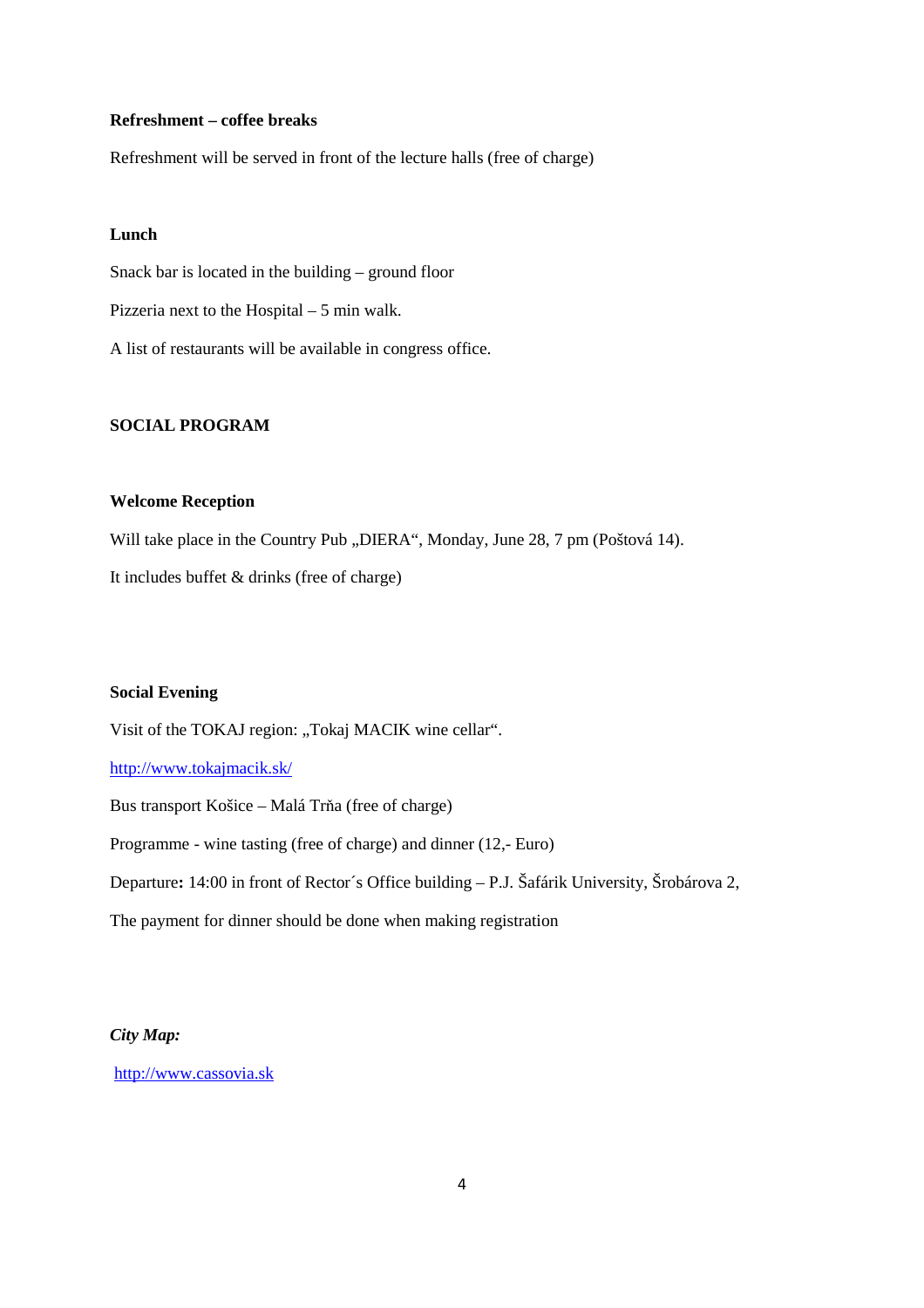# **TRANSPORTATION**

## http://www.ke.imhd.sk

 *Railway station, Intercity bus station – Congress hall (Theoretical institutes, Faculty of Medicine, SNP 1)* 

## *Bus No 17: Smer Nová nemocnica, Luník VIII*

… **Staničné námestie**, Pošta 2, Železničná nemocnica, Nám. Maratónu mieru, Radnica Starého mesta, Slovenský rozhlas, Hlavná pošta, Považská, **Nová nemocnica**, … Luník VIII.

## **Bus No 19:** *Smer KVP, kláštor*

…**Staničné námestie**, Pošta 2, Železničná nemocnica, Nám. Maratónu mieru, Zimná, Technická univerzita, Amfiteáter, **Nová nemocnica**, … KVP, kláštor

From the Centre of the town to the Congress hall:

## *Bus No 17: Smer Nová nemocnica, Luník VIII*

… **Nám. Maratónu mieru**, Radnica Starého mesta, **Slovenský rozhlas** (Moyzesova ul.), Hlavná pošta, Považská, **Nová nemocnica**, … Luník VIII.

## *Bus No 34: Smer Hala Cassosport*

…**Nám. Maratónu mieru**, Radnica Starého mesta, **Slovenský rozhlas** (Moyzesova ul.), Hlavná pošta, Považská, **Nová nemocnica**, … Hala Cassosport

**Cars.** Car parking is available in front of Theoretical Institutes. SNP 1.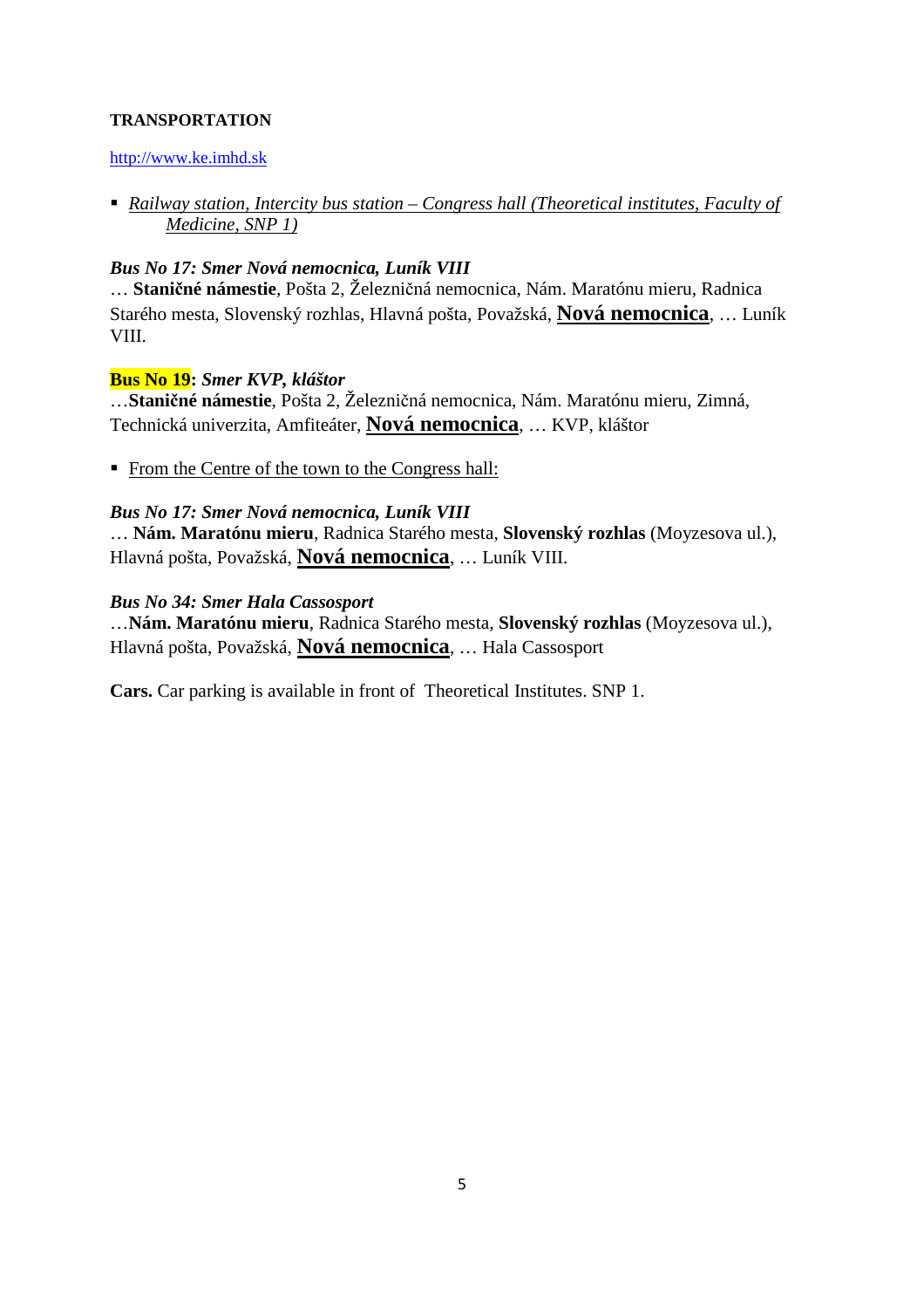# MAP OF KOŠICE CENTRE

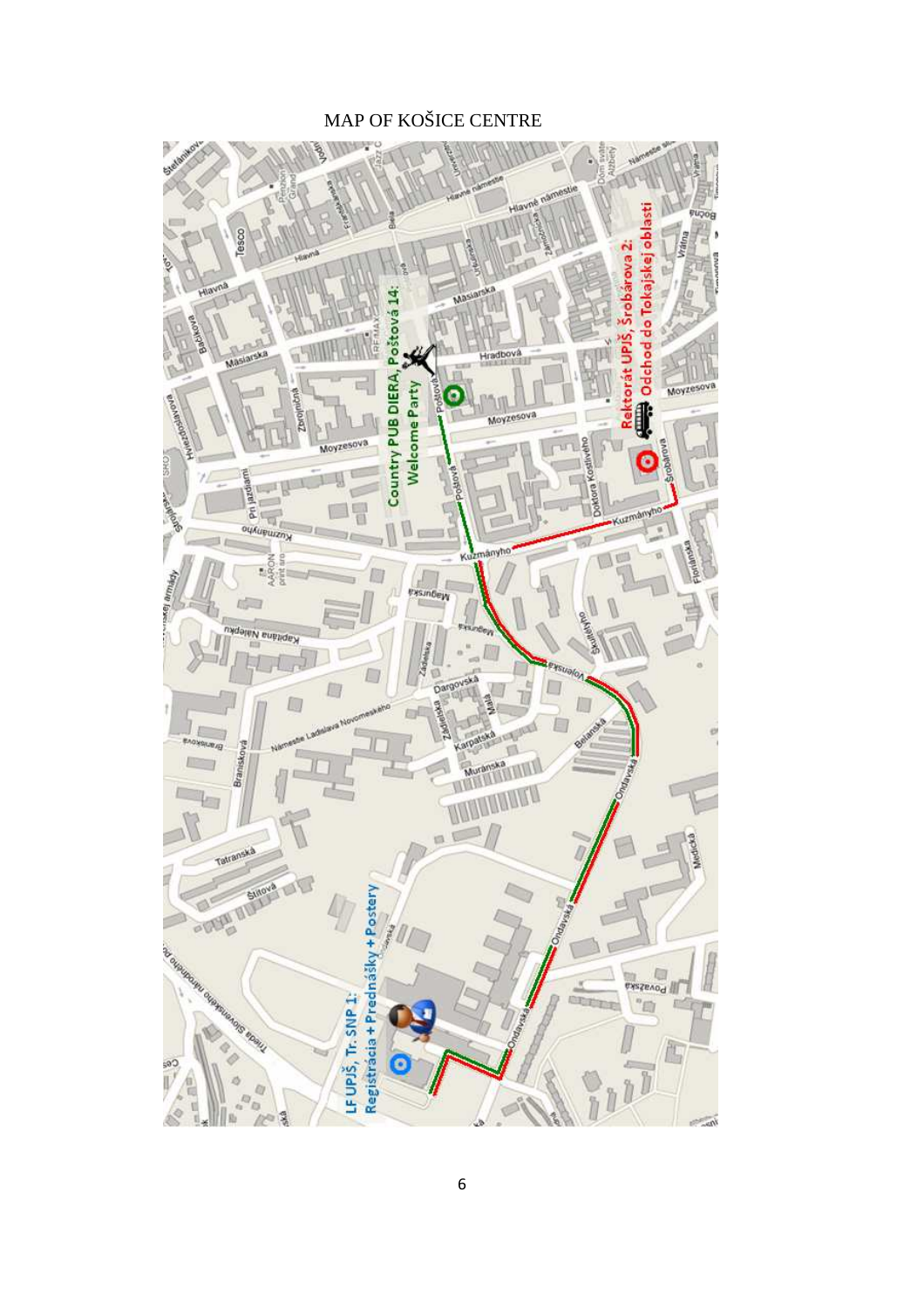# PROGRAMME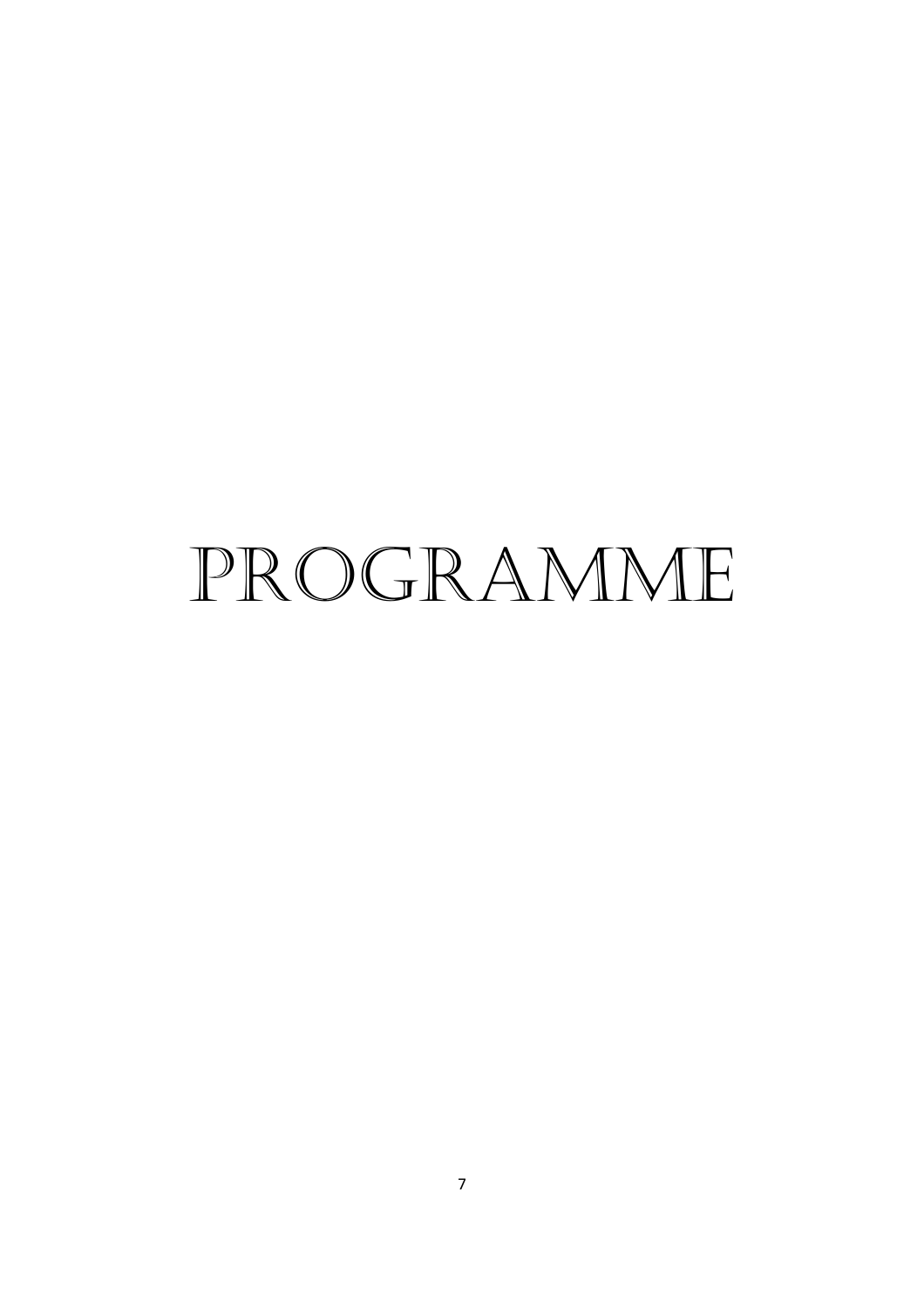# **Monday, June 28, 2010**

## **8.00- 16.00 REGISTRATION**

P.J. Šafárik University, Medical Faculty, tr. SNP 1, 1st floor

# **8.45 – 9.00****OPENING CEREMONY**

Medical Faculty, tr. SNP 1, Lecture hall - P1

# **9.00 – 10.45**

# **PLENARY LECTURES**

*Chairs: Burda J., Mechírová E.* 

#### **9.00-9.30**

**Mariassy A.T.** 

## ASSESSMENT OF SIGNALING COMPLEX IN THE BASEMMENT MEMBRANE OF ASTHMATICS

**9.30– 9.55** 

**Kiss J.** 

THE ROLE OF ENDOTHELIAL ENZYMES CD73 AND VAP-1 IN ACUTE LUNG INJURY

**9.55 – 10.20** 

## **Burda J., Danielisová V., Gottlieb M., Némethová M., Kravčuková P., Domoráková I., Burda R.**

ISCHEMIC TOLERANCE – ROBUST PHENOMENON OF ENDOGENOUS DEFENCE

**10.20 – 10.45** 

**Čikoš Š.** 

ADIPONECTIN AND ADRENERGIC RECEPTORS IN PREIMPLANTATION EMBRYOS – POSSIBLE INFLUENCES OF MATERNAL OBESITY AND STRESS ON EARLY EMBRYO DEVELOPMENT

## **10.45 – 11.00 Coffee Break**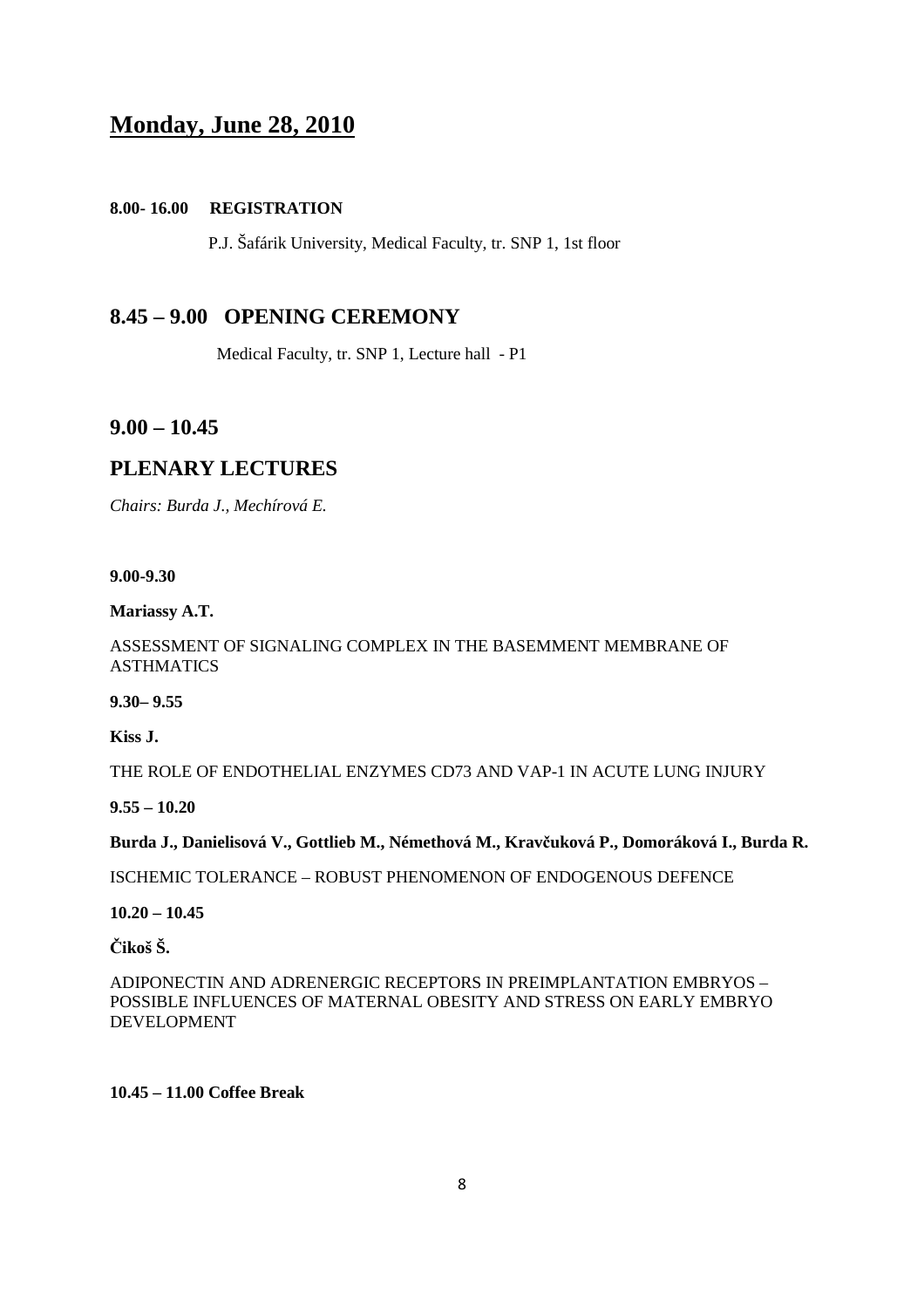# **11.00 – 12.00**

# **EXPERIMENTAL MORPHOLOGY (Lecture hall P1)**

*Chairs: Adamkov M., Kluchová D.* 

## **11.00 – 11.15**

**Čížková D., Vávrová J., Mičuda S., Brčáková E., Brůčková L., Filip S., Mokrý J.** 

SKELETAL MUSCLE REGENERATION IN WHOLE-BODY IRRADIATED AND BONE MARROW CELL TRANSPLANTED MOUSE

**11.15 – 11.30** 

**Guller L., Považan M., Kubíková E., Jakubovský J.** 

MORPHOMETRIC EVALUATION OF THE PEYER`S PATCHES CUPOLAS AT RABBIT`S APPENDICITIS

**11.30 – 11.45** 

**Novotný J. , Krejčí J., Švehlík V., Wasserbauer R., Malíková J., Uhlík J., Vajner L.** 

INFLUENCE OF MAST-CELL STABILIZATION WITH SODIUM CROMOGLYCATE ON THE PULMONARY VESSEL WALL REMODELLING IN HYPOXIC PULMONARY HYPERTENSION

**11.45 – 12.00** 

**WeismannP., Kyseľová Z., Kubiková E., Stefek M.**

THE ALTERNATIVE ASSESSMENT OF RAT EYE LENS OPACIFICATION IN CATARACT

**12.00 – 12.15** 

**Tóth Š., Jonecová Z., Pomfy M., Veselá J., Bujdoš M., Imrich E.** 

MORPHOLOGY OF INTESTINAL MUCOSA AFTER EXPERIMENTAL ISCHEMIA - REPERFUSION

**12.15 – 13.45 Lunch**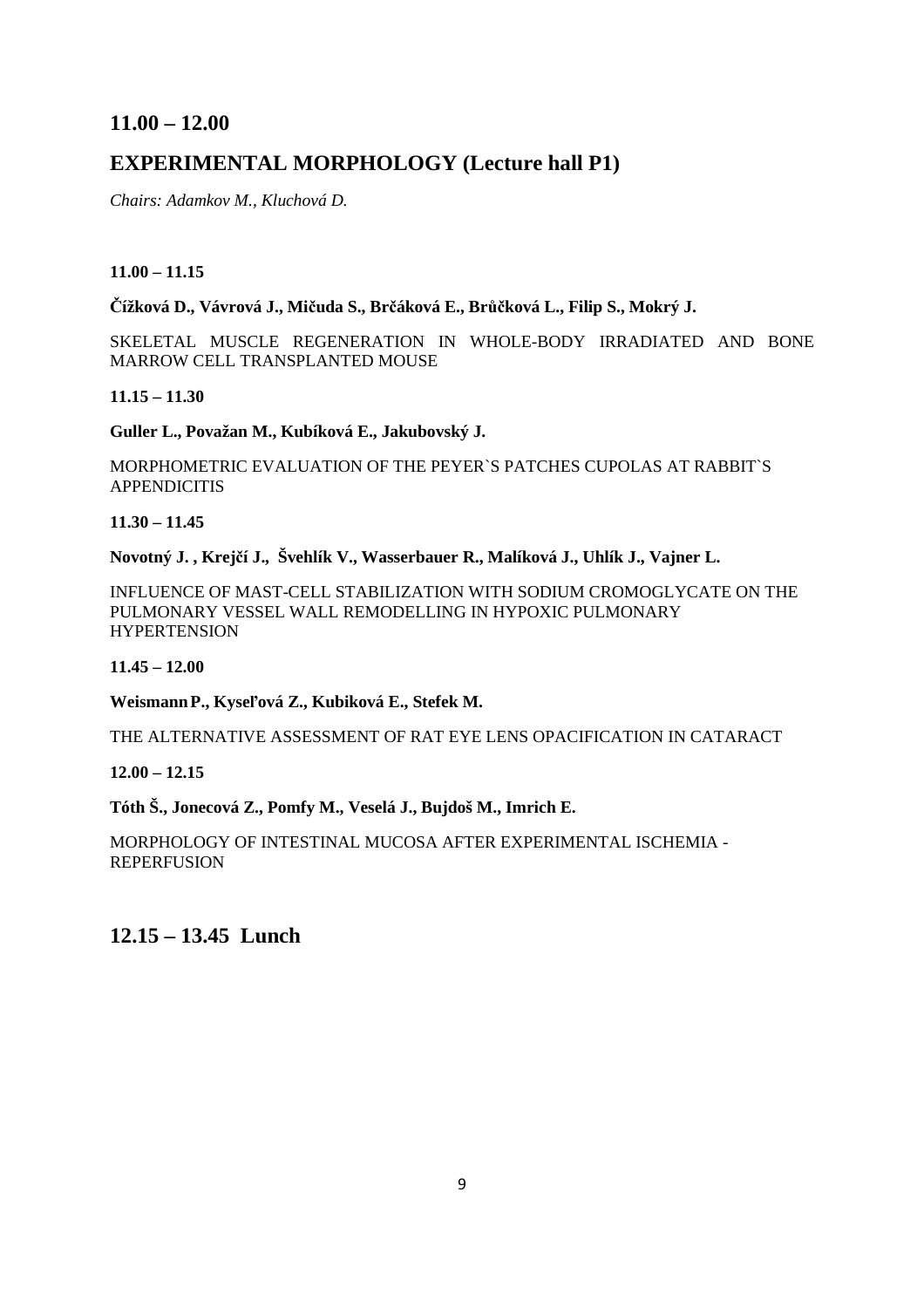# **13.45 – 14.45**

# **EMBRYOLOGY - DEVELOPMENTAL BIOLOGY (Lecture Hall P1)**

*Chairs: Polák Š., Dudáš M.* 

## **13.45 – 14.00**

**Kubíková E., Varga I., Cingel V.**

THE FIRST CASE OF FETUS IN FETU IN SLOVAKIA: FROM PRENATAL ULTRASOUND AND MRI DIAGNOSIS TO POSTNATAL CONFIRMATION

**14.00 – 14.15** 

**Varga I., Kubíková E., Cingel V., Jablonská V., Huňová B., Polák Š.**

THE FIRST CASE OF FETUS IN FETU IN SLOVAKIA: HISTOLOGICAL AND IMMUNOHISTOCHEMICAL ANALYSIS

**14.15 – 14.30** 

**Jirkovská M., Kaláb J., Jadrníček M., Niedobová V., Moravcová M., Krejčí V., Žižka Z., Kubínová L., Janáček J.**

THREE-DIMENSIONAL ORGANIZATION OF PERIPHERAL VILLI AND VILLOUS CAPILLARY BED IN NORMAL AND DIABETIC PLACENTA

**14.30 – 14.45** 

**Dumková J.** 

INTERACTIVE EMBRYONIC ATLAS

**14.45 – 15.00 Coffee Break**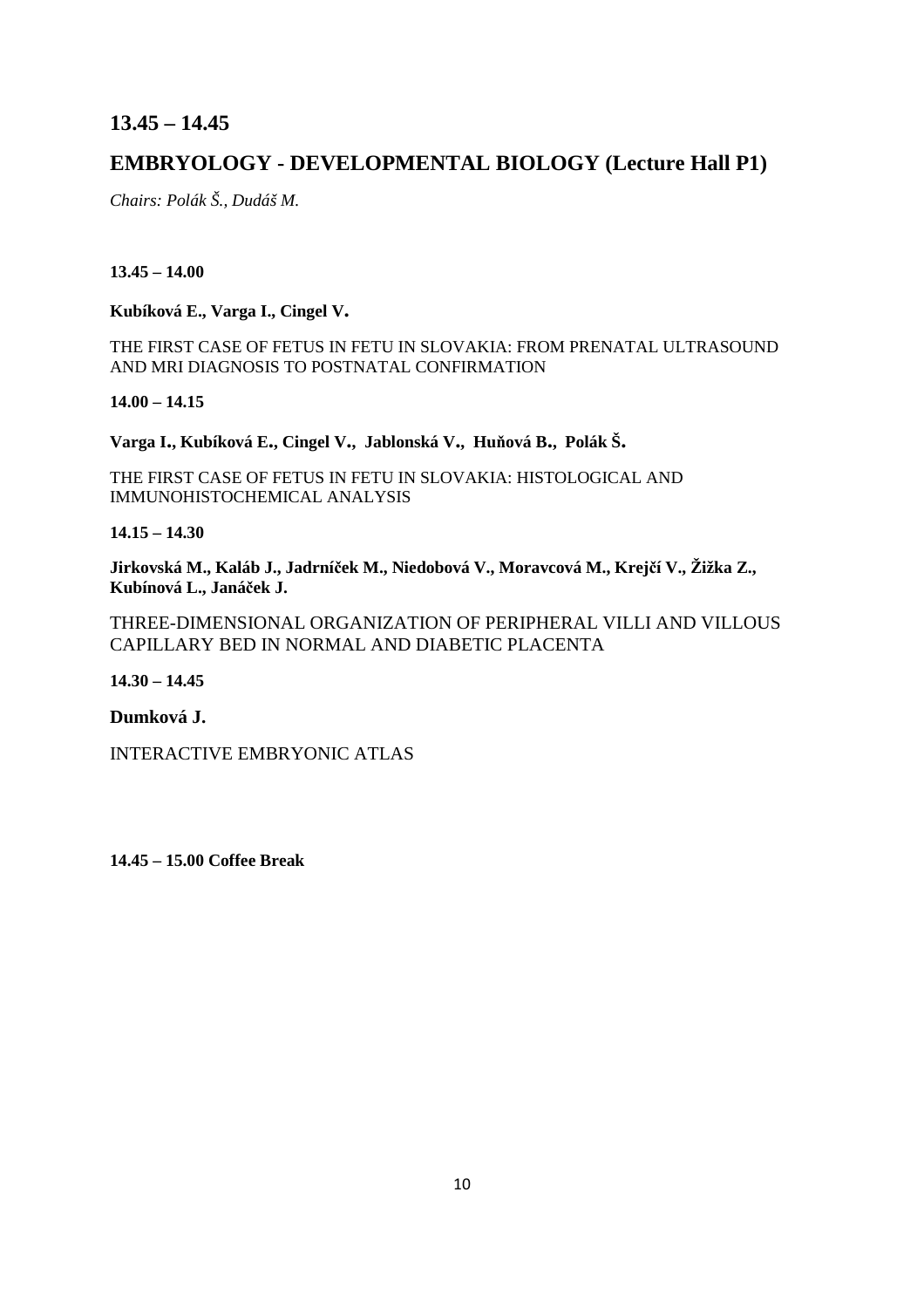# **15.00 – 15.45**

# **EMBRYOLOGY - DEVELOPMENTAL BIOLOGY (Lecture Hall P1)**

*Chairs: Stingl J., Veselá J.* 

## **15.00 – 15.15**

**Ráček O., Sedláčková M., Dvořák P.,Hampl A.**

HUMAN EMBRYONIC STEM CELLS – SIGNS OF AN ADAPTATION AS A RESPONSE TO LONG TERM IN VITRO CULTIVATION

**15.15 – 15.30** 

**Varga I., Mištinová J., Valacsai F., Polák Š.** 

CONGENITAL ABSENCE OF PORTAL VEIN

**15.30 – 15.45** 

**Šnajdr P., Křenová D., Grim M., LiškaF.** 

THE GENETIC REGULATION OF POLYDACTYLOUS Lx RAT LIMB DEVELOPMENT AND THE CONTROL OF THE NUMBER OF DIGITS

**15.45 – 16.00 Coffe Break** 

**16.00 – 17.00 Poster Session A: No. 1-33 –** in front of Lecture halls

# **19.00 – Welcome Party**

Country Pub DIERA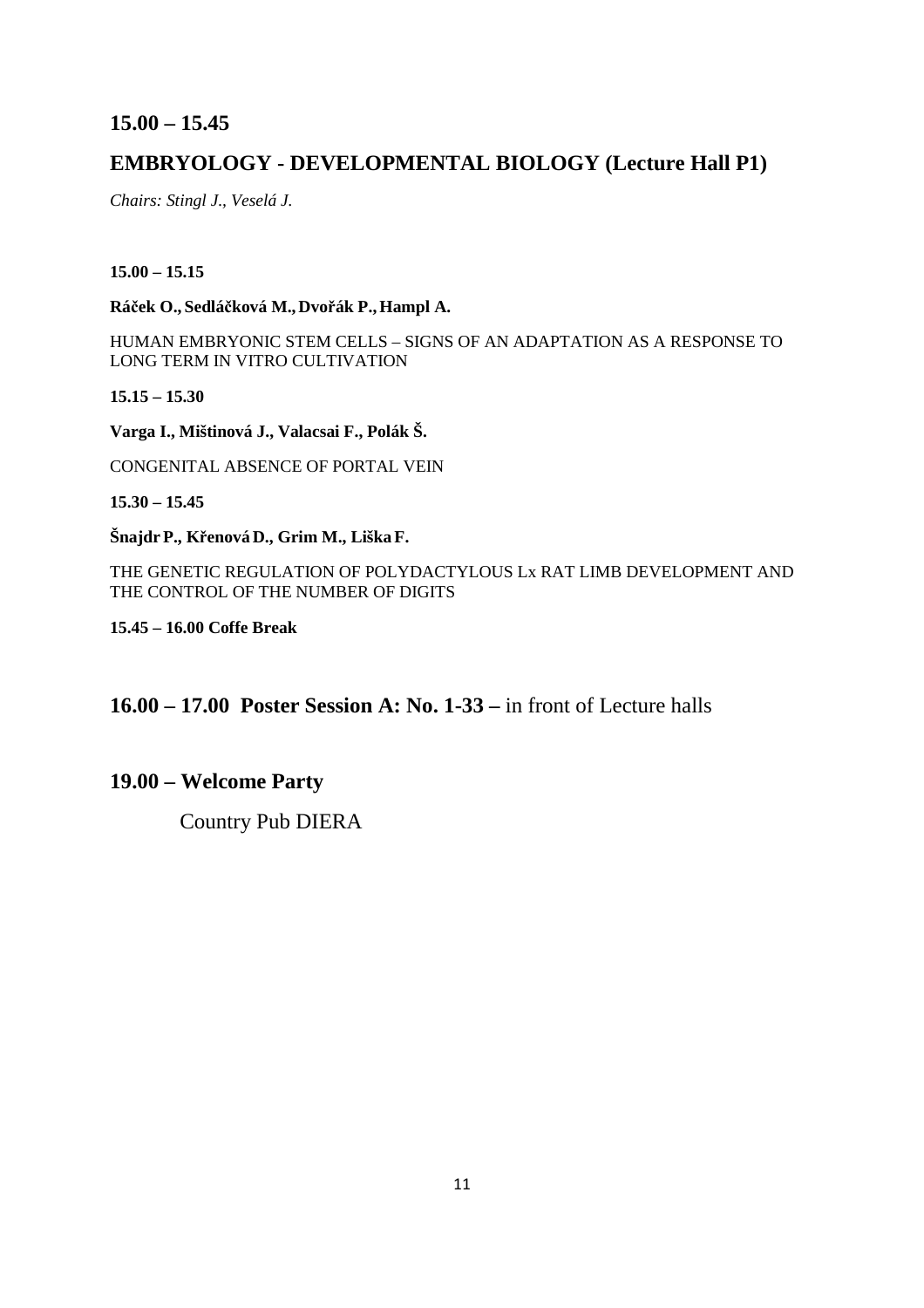# **Tuesday, June 29, 2010**

# **8.30 – 9.30 Section A and B (lecture halls P1 and P3)**

**8.30 – 9.30** 

# **CELLULAR AND MOLECULAR BIOLOGY (Lecture hall P1)**

*Chairs: Mokrý J., Rybárová S.*

**8.30 – 8.45** 

**Mokrý J., Soukup T., Mičuda S., Karbanov J., Visek B., Brčaková E., Suchánek J., Bouchal J., Vokurková V., Ivancaková R.** 

SHORTENING OF TELOMERES IN HUMAN DENTAL PULP STEM CELLS

**8.45 – 9.00** 

**Krejčí E., Grim M.** 

CHARACTERIZATION OF NEURAL CREST STEM CELLS FROM ADULT HUMAN HAIR FOLLICLES

**9.00 – 9.15** 

**Kováč I., Vasilenko T., Kostelníková M., Jakubčo J., Smetana K. Jr., Dvořánková B., Sabol F., Gál P.** 

ATROPA BELLADONNA L. WATER EXTRACT INCREASES EXTRACELLULAR MATRIX FORMATION IN DERMAL FIBROBLASTS AND PROLIFERATION IN HACAT KERATINOCYTES

**9.15 – 9.30** 

**Szabo P., Dvořánková B., Lacina L., Smetana K. Jr.** 

EPITHELIAL-MESENCHYMAL INTERACTION – INFLUENCE ON CHEMOKINES PRODUCTION IN VITRO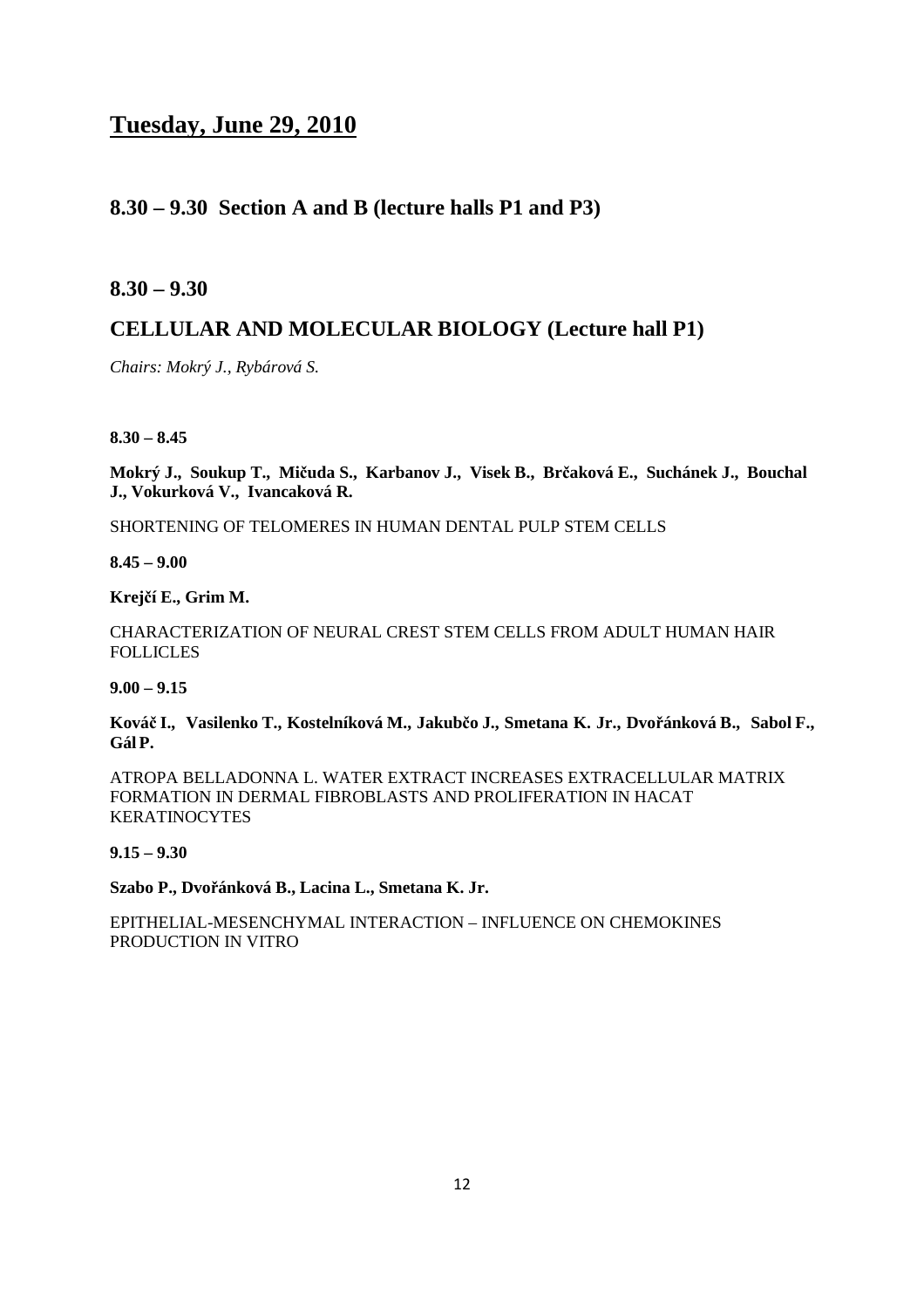# **8.30 – 9.30**

# **CELLULAR AND MOLECULAR BIOLOGY**

# **CLINICAL ANATOMY (Lecture hall P3)**

*Chairs: Kubíková E., Danko J.* 

**8.30 – 8.45** 

**Tribulová N., Radošinská J., Bačová B., Knezl V., Barančík M., Weismann P., Slezák J.** 

MODULATION OF MYOCARDIAL CONNEXIN-43 EXPRESSION IS LIKELY INVOLVED IN ANTIARRHYHMIC EFFECTS OF OMEGA-3 FATTY ACIDS.

**8.45 – 9.00** 

**Radošinská J., Dosenko V., Bačová B., Navarová J., Tribulová N.** 

OMEGA-3 FATTY ACIDS UP-REGULATE MYOCARDIAL CONNEXIN-43 IN SPONTANEOUSLY DIABETIC RATS.

**9.00 – 9.15** 

**Kachlík D.,Kheck M., Kheck M. Sr., Těšínský P., Báča V.**

THE SUPPLY OF OMENTUM MAJUS

**9.15 – 9.30** 

**Havrlentová L.** 

ANATOMICAL AND CLINICAL MANAGMENT OF THE BREAST MALIGN DISEASE

**9.30 – 9.45 Coffee Break**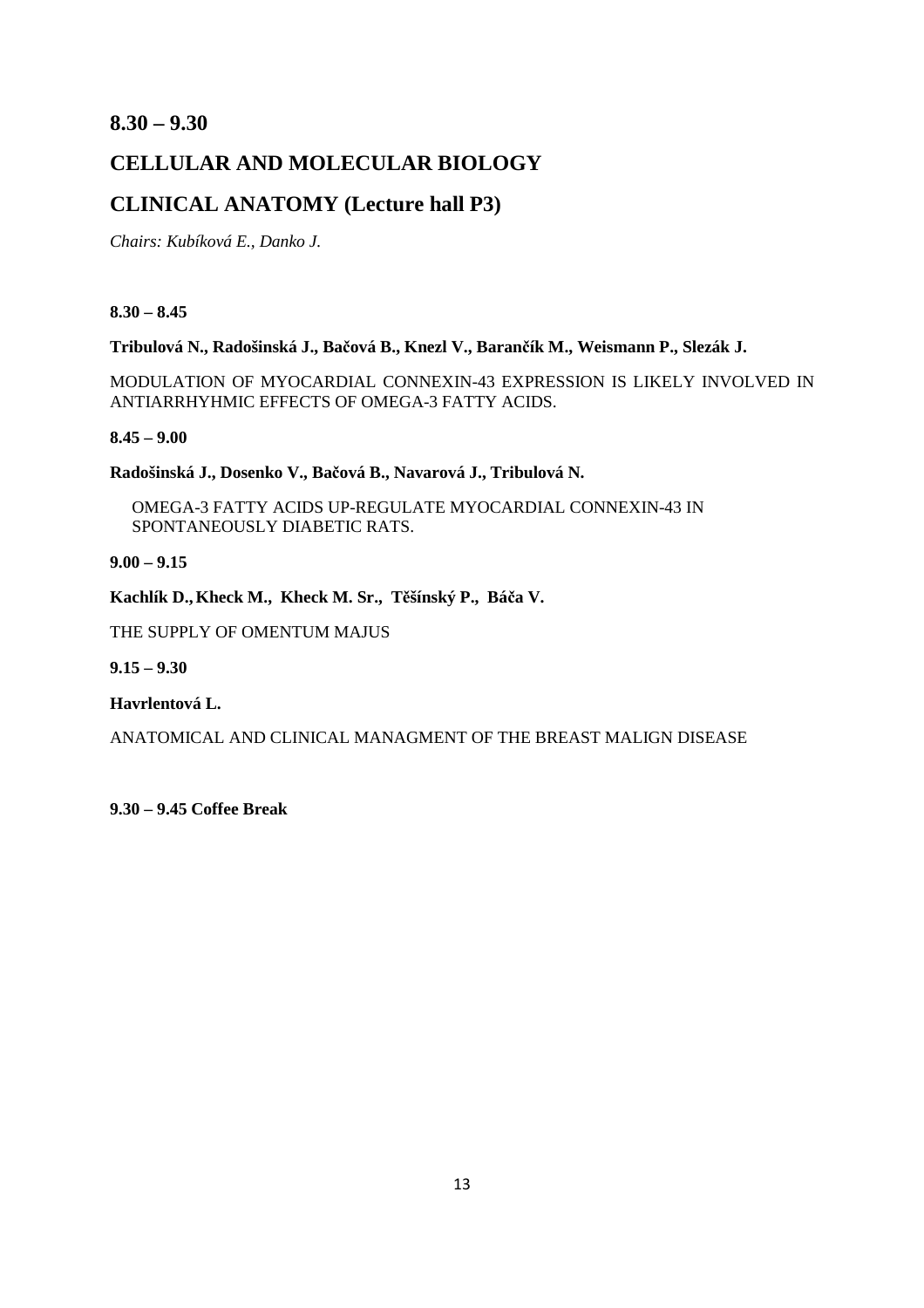## **9.45 – 10.30**

# **IMMUNOHISTOCHEMISTRY - CYTOCHEMISTRY (Lecture hall P1)**

*Chairs: Grim M., Dubový P.*

### **9.45 – 10.00**

**Dubový P., Svíženská I., Klusáková I., Brázda V.** 

NEUROINFLAMMATORY REACTION OF DRG FOLLOWING UNILATERAL NERVE INJURY IS BILATERALLY SPREAD ALONGSIDE NEUROAXIS

**10.00 – 10.15** 

**Caisberger F., HajekP., Pejchal J., Kassa J.** 

A QUANTITATIVE HISTOCHEMISTRY TECHNIQUE FOR MEASURING REGIONAL DISTRIBUTION OF ACETYLCHOLINESTERASE IN THE BRAIN AND DIAPHRAGM USING DIGITAL IMAGE ANALYSIS

**10.15 – 10.30** 

## **Bálentová S., Adamkov M., Myers A.C.**

IMMUNOHISTOCHEMICAL CHARACTERIZATION OF MOUSE PARASYMPATHETIC AND VAGAL SENSORY GANGLIA

**10.30 – 10.45 (Lecture hall P1)** 

**Awarding of the best publications in 2009 by Slovak Anatomical Society** 

**9.45 – 10.30** 

# **IMMUNOHISTOCHEMISTRY - CYTOCHEMISTRY (Lecture hall P3)**

*Chairs: Slížová D., Domoráková I.* 

**9.45 – 10.00** 

**Kučera T., Vyletěl I., Moravcová M., Krejčí V., Žižka Z., Jirkovská M.** 

CHARACTERIZATION OF PERICYTES IN PLACENTAL CAPILLARIES FROM NORMAL PREGNANCIES AND PREGNANCIES COMPLICATED BY TYPE I DIABETES MELLITUS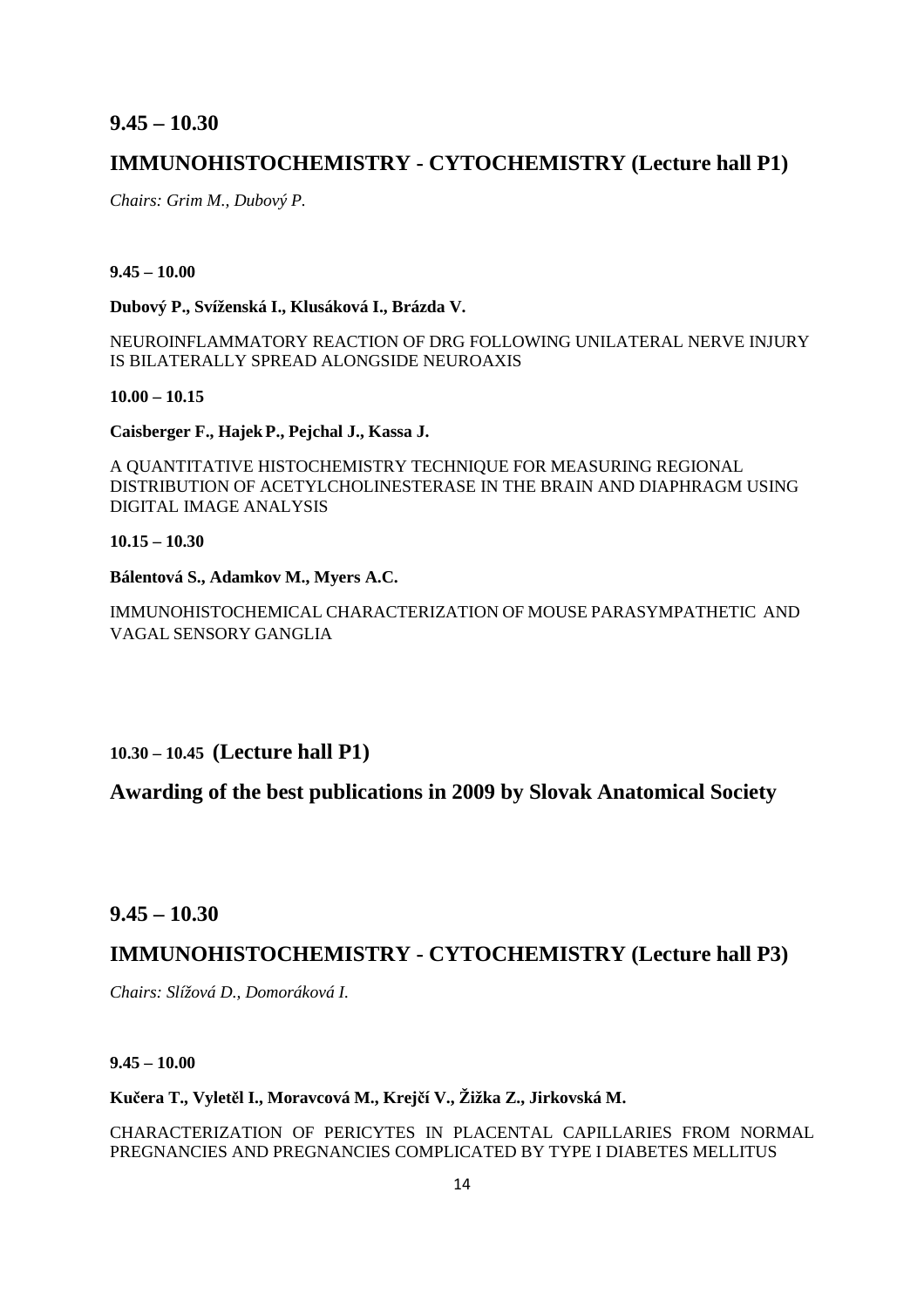**10.00 – 10.15** 

**Haviarová Z., Urbanová A., Janega P., Durdík Š., KováčP., Štvrtinová V., MrázP.** 

NITRIC OXIDE SYNTHASES IN VARICOSE VEIN WALL

**10.15 – 10.30** 

**Gál P., Vasilenko T., Jakubčo J., Kostelníková M., Kováč I., Bobrov N., Sabol F., André S., Kaltner H., Gabius H.J., Smetana K. Jr.** 

MODULATORY EFFECTS OF GALECTIN-1 AND -3 ON SKIN WOUND HEALING: (IMMUNO)HISTOCHEMICAL AND BIOMECHANICAL STUDY IN RATS

# **11.00 – 11.55 Poster Session B: No. 34 - 65 (**in front of Lecture halls)

**12.00 - 12.10 Congress Photo** 

**12.10 – 14.00 Lunch** 

# **14.00 – Departure to , Tokaj region". Wine tasting and dinner.**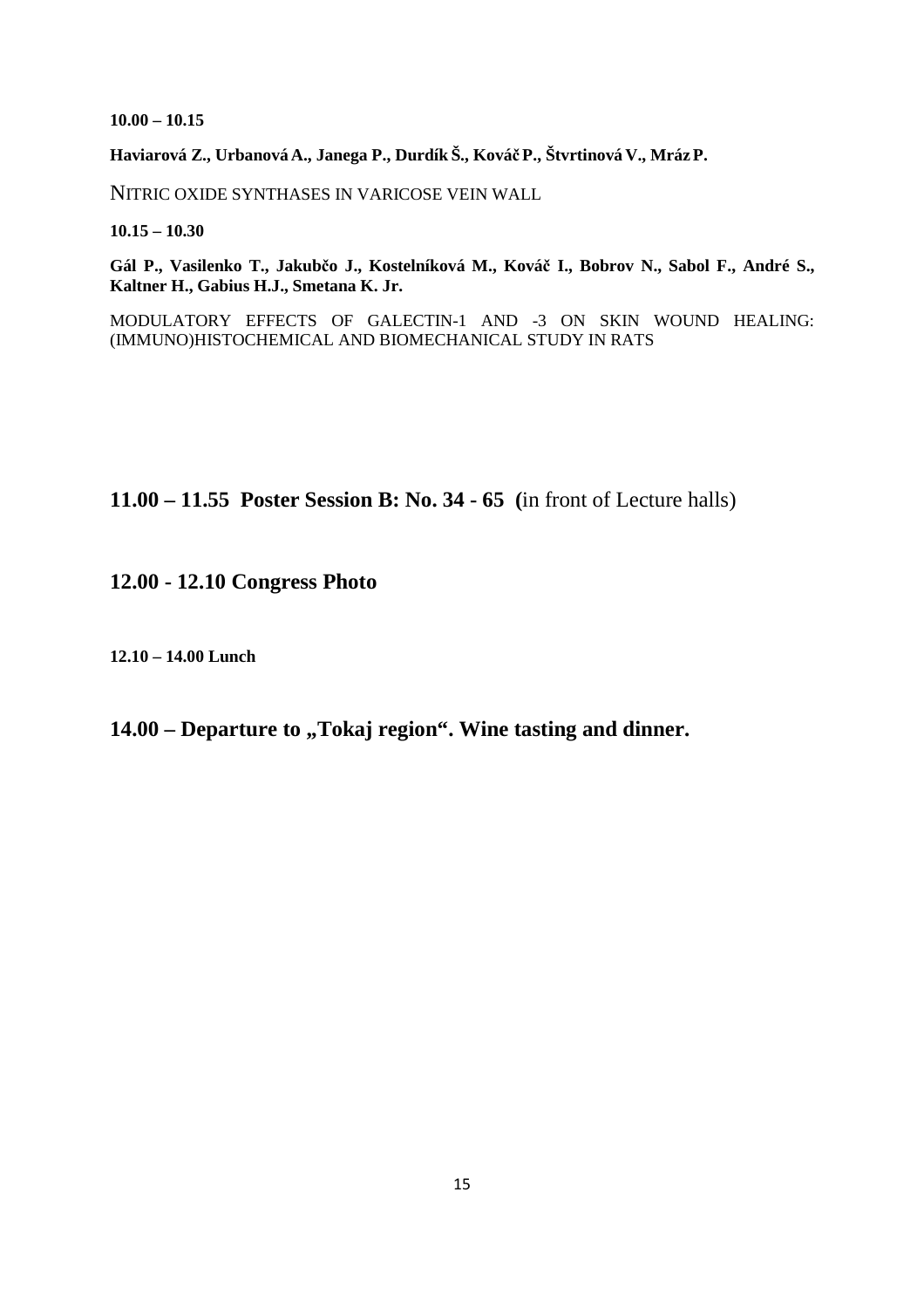# **WEDNESDAY, JUNE 30, 2010**

# **8,30 – 9.30**

# **VARIA (Lecture Hall P1)**

*Chairs: Hodorová I., Tóth Š.*

**8.30 – 8.45** 

# **Bača V., Otčenášek M., Džupa V., Grill R., Kachlik D., Bačová T. , Doubková A., Stingl J.**

E-LEARNING AND HANDS-ON COURSES IN EDUCATIONAL CENTRE FOR MINIINVASIVE TECHNIQUES – COMMON TOOL FOR IMPROVEMENT OF NOT ONLY CLINICAL ANATOMY KNOWLEDGE

**8.45 – 9.00** 

**Varga J., Tóth Š., Tomečková V., Tóth Š., Štefanišinová M., Staško P.** 

DISACCHARIDASE AS A POTENTIAL MARKER OF THE SMALL INTESTINE INJURY

## **9.00 – 9.15**

**Novotný M., Vasilenko T., Slezák M., Bobrov N., Majnušová M., Tomori Z., Sabol F., Gál P.** 

TRADITIONAL INTRADERMAL RUNNING SUTURE TECHNIQUE VERSUS 3MTM VETBONDTM TISSUE ADHESIVE FOR WOUND CLOSURE IN RATS

**9.15 – 9.30** 

## **Vasilenko T., NovotnýM., Depta F., Smetana K. Jr., Bobrov N., SabolF., Lenhardt Ľ., Gál P.**

POST-SURGICAL ESTROGEN REPLACEMENT THERAPY WITH SELECTIVE ESTROGEN RECEPTOR  $\alpha$  (PPT) AND β (DPN) AGONISTS ON INCISIONAL AND EXCISIONAL SKIN WOUND HEALING IN OVARIECTOMIZED RATS

**9.30 – 9.45** 

# **Bujdoš M., Gajdoš J., Tóth Š., Maretta M.**

THE EFFECT OF ISCHEMIC AND CHEMICAL PRECONDITIONING ON INTESTINAL ISCHEMIA-REPERFUSION INJURY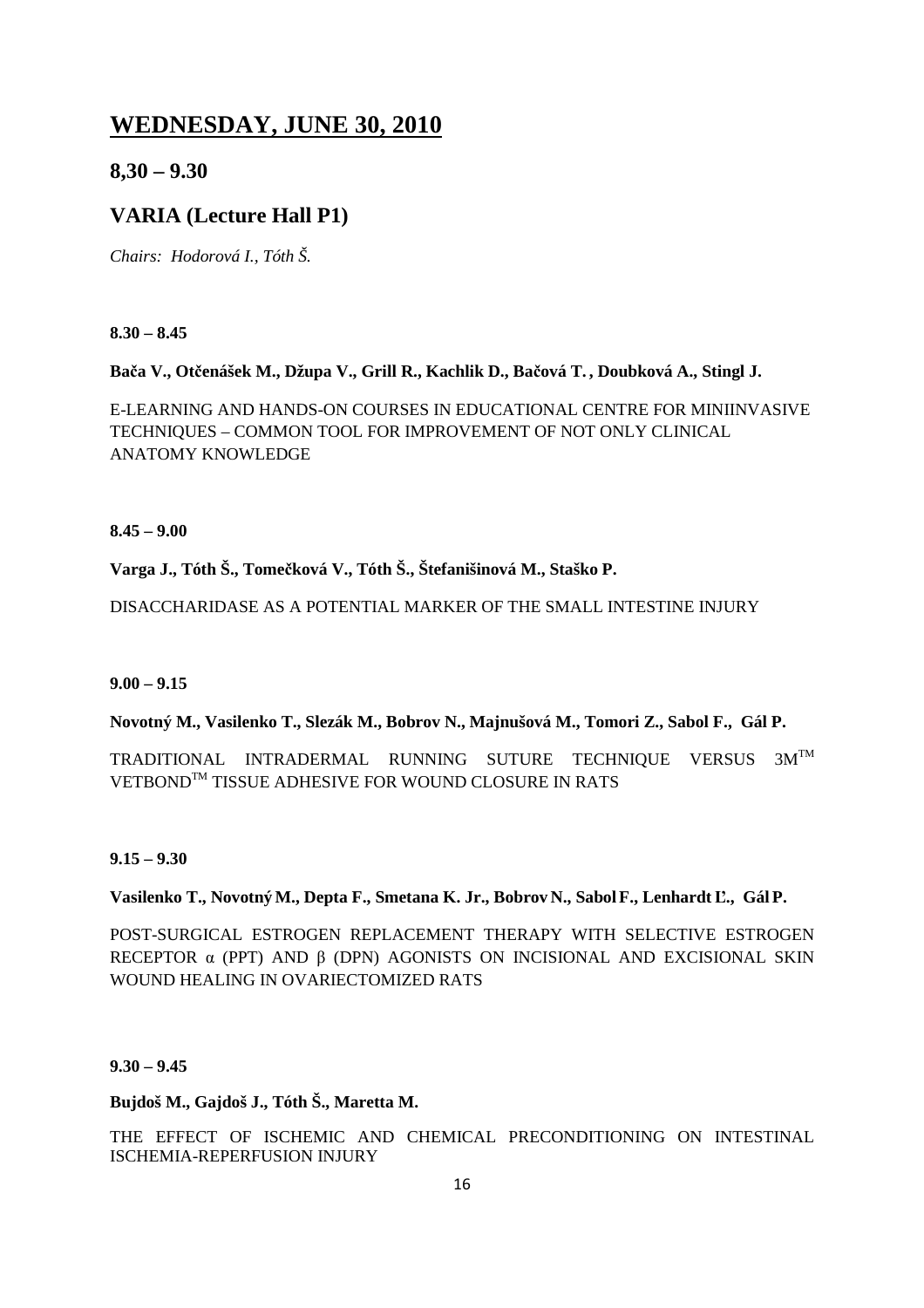# **9.45 -10.45 (Lecture Halls P1 and P3)**

Plenary meeting of Slovak Anatomical Society and Slovak Society for Immunohistochemistry and Cytochemistry **(P1)** 

Plenary meeting of Czech Anatomical Society and Czech Society for Immunohistochemistry and Cytochemistry **(P3)** 

# **10.45 Closing ceremony (Lecture Hall P1)**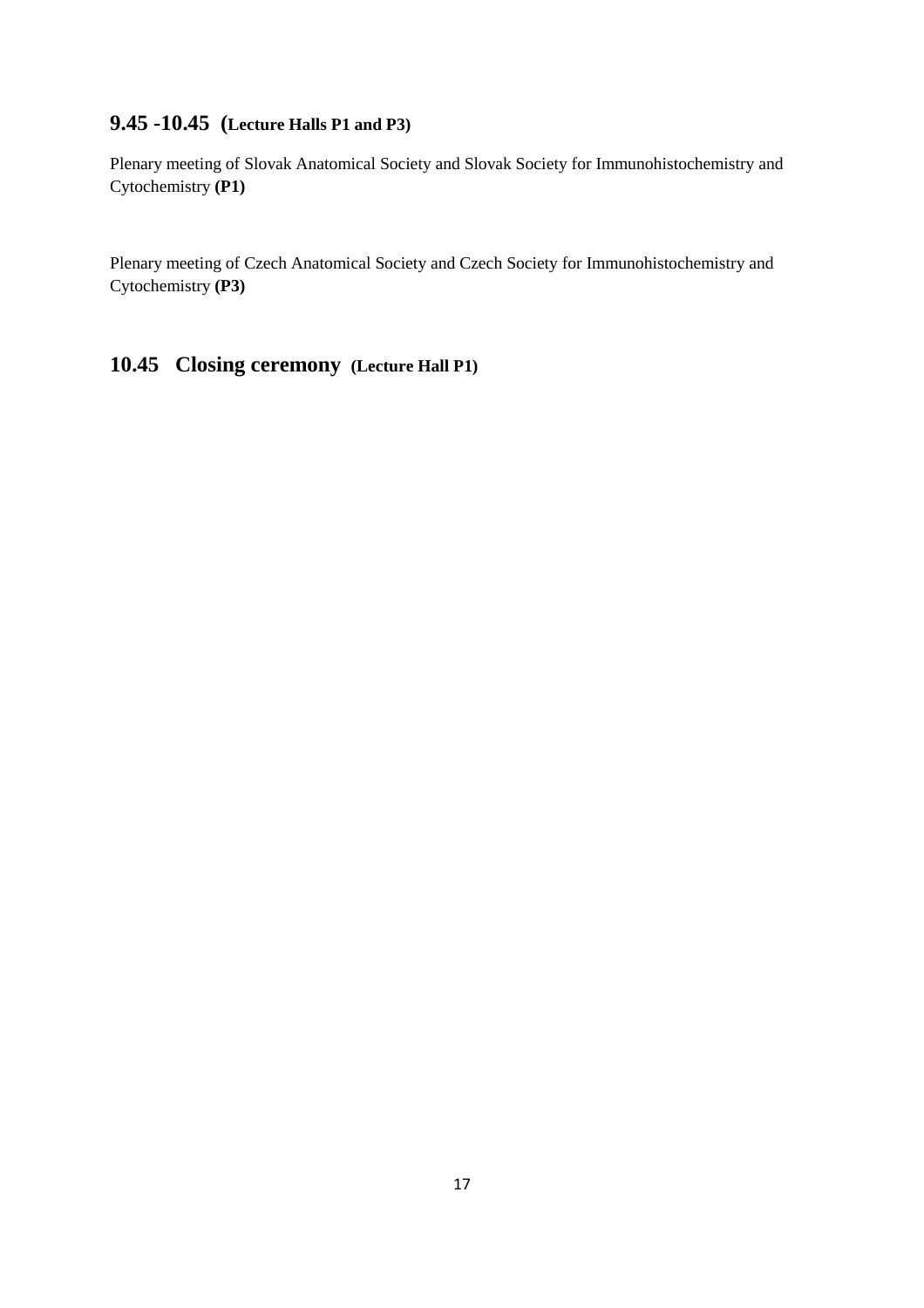# **POSTER SESSIONS**

**A: 1 – 33** 

**B: 34 – 65** 

**1. Adamkov M., Halašová E., Kajo K., Macháleková K., Vybohová. D, Rajčáni J.,Varga I.**  EXPRESSION OF ANTIAPOPTOTIC PROTEIN SURVIVIN IN BREAST LESIONS.

**2. Almášiová V., Tarabová L., Holovská jr K., V. Cigánková V., Račeková E.** 

EFFECT OF 90 DAYS ARTIFICIAL MICROGRAVITY ON STRUCTURE OF BONE OF JAPANESE QUAILS

**3. Bačová T., Netuková M., Sach J., Vranová J., Kuchynka P.** 

AMOUNT OF ENDOTHELIAL CELLS AS A MORPHOLOGICAL ASPECT IN CORNEAL TRANSPLANTATIONS

**4. Báča V., Otčenášek M., Grill R., Kachlík D., Smržová T., Škuba J., Džupa V.** 

DIAPHRAGMA PELVIS – HISTORICAL REVIEW

**5. Bálentová, S., Hajtmanová, E., Mellová, Y., Kinclová, I., Adamkov, M.** 

CELL PROLIFERATION IN THE ROSTRAL MIGRATORY STREAM OF ADULT RATS AFTER FRACTIONATED DOSES OF GAMMA RAYS

**6. Blaško, J., Orendáčová, J., Martončíková, M., Racekova, E.** 

PROLIFERATION ACTIVITY ALONG THE SPINAL CORD OF ADULT RATS: IMMUNOHISTOCHEMICAL STUDY

**7. Bezdičková M., Filipčíková R., Charamza J., Machálek L.** 

VARIATION IN THE SENZORY INNERVATION OF THE DORSUM OF THE FOOT - A CASE REPORT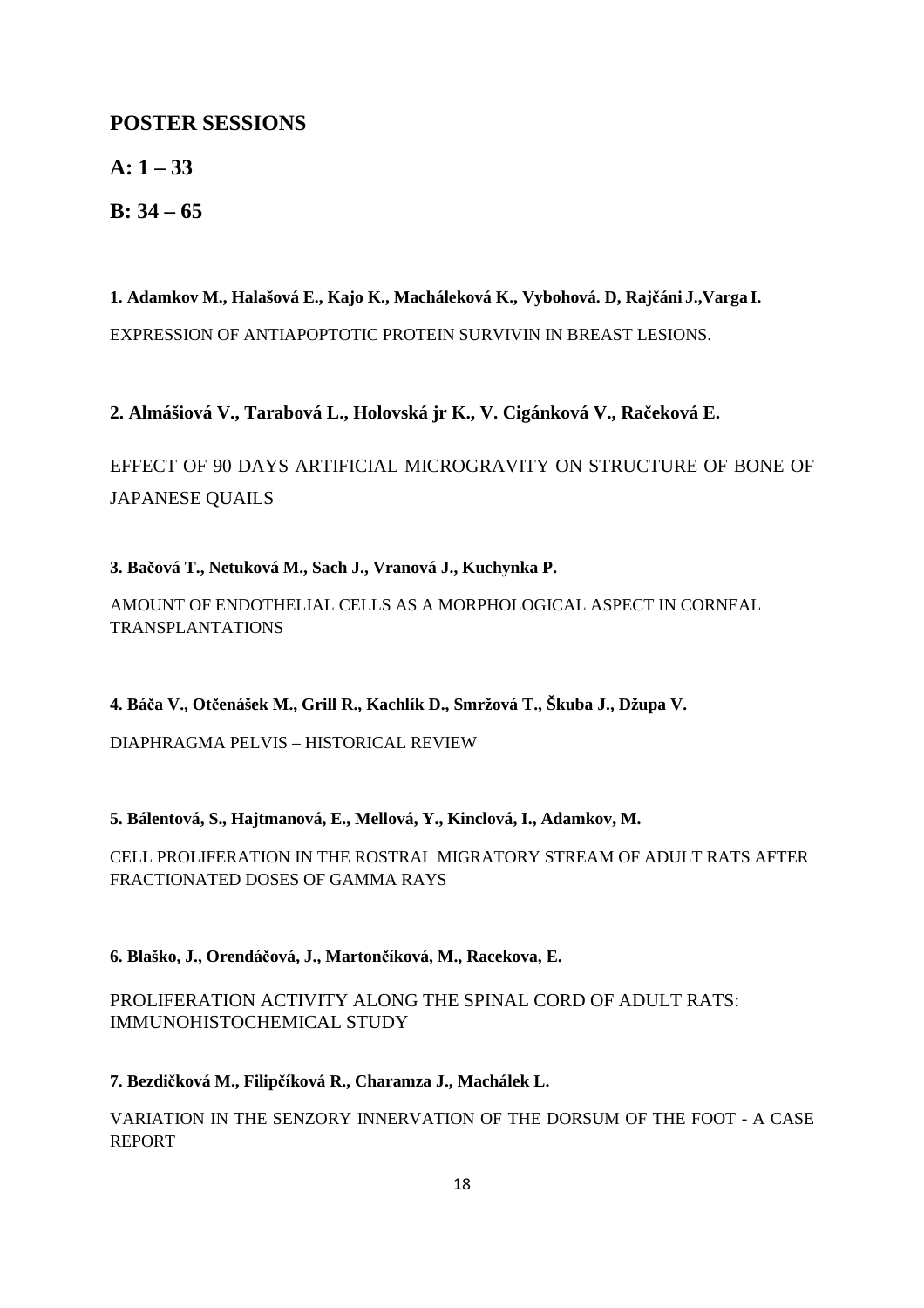## **8. Boleková A., Špakovská T., Prokopčáková Ľ., Kluchová D., Dorko F., Lovásová K.**

HISTOCHEMICAL ANALYSIS OF ACHE IN THE DEVELOPING RAT SPINAL CORD AFTER PRENATAL APPLICATION OF RETINOIC ACID

## **9. Capková L., Davidová A., Kucháriková A., Lukáčová N.**

NO-sGC SIGNALIZATION IN UPPER PART OF RESPIRATORY PATHWAY AFTER C2-C3 **HEMISECTION** 

**10. Danielisová V., Burda J., Némethová M., Kravčuková P., Gottlieb M.** 

PROTECTIVE EFFECT OF AG AFTER MCAO IN RAT

## **11. Domoráková I., Mechírová E., Danková M., Danielisová V., Burda J.**

NEUROPROTECTIVE EFFECT OF DELAYED ISCHEMIC POSTCONDITIONING IS ABOLISHED BY ANTIOXIDANT DRUGS: MAPPING OF NEURONAL UBIQUITIN REACTION IN THE RAT HIPPOCAMPUS

# **12. Dorko F., Kluchová D., Boleková A., Špakovská T., Lovasová K., Mihalik J.**

LOCALIZATION OF ACHE- POSITIVE NERVES FIBRES IN RAT'S THYMUS AFTER APPLICATION OF VITAMIN A.

## **13. El Falougy, H., Šelmeciová, P., Kubíková, E.**

A CASE STUDY OF TWO ANATOMICAL VARIATIONS OF THE ANTERIOR COMMUNICATING ARTERY

**14. Fík Z., Chovanec M., Boucek J., Betka J., Kodet O., Dvořánková B., Smetana K. Jr, Plzák J., Betka. J** 

IDENTIFICATION OF STEM CELLS FEATURES IN HEAD AND NECK SQUAMOUS CELL CARCINOMAS

## **15. Hájek P., Kachlík D.**

## A CASE OF BILATERALLY VARIANT ARTERIA VERTEBRALIS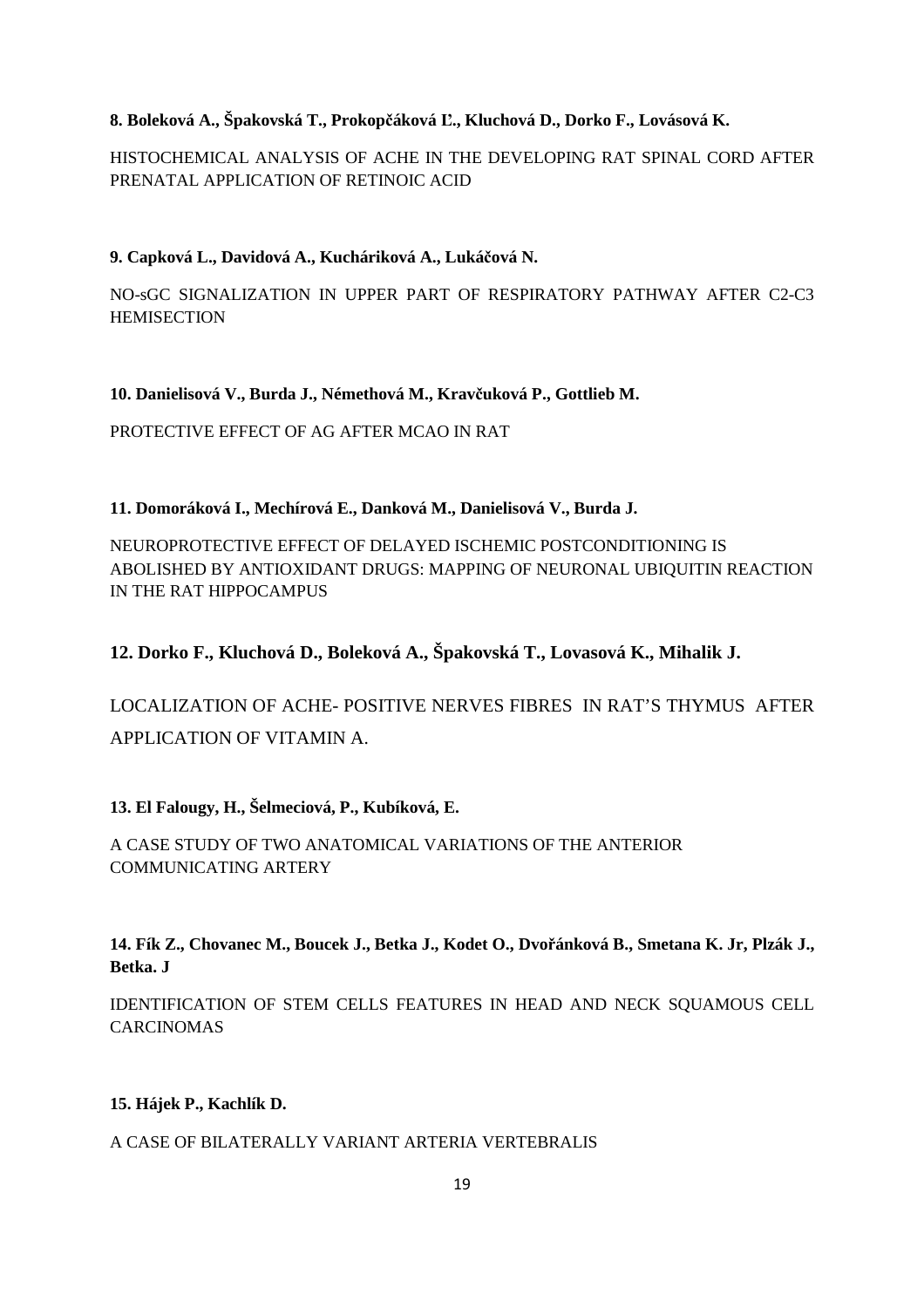## **16. Hešková G., Mellová Y., Anna Holomáňová A.**

VARIATIONS OF THE STRUCTURES OF THE OSTIOMEATAL COMPLEX

# **17. Hodorová I., Vecanová J., Rybárová S.**

IMMUNOHISTOCHEMICAL DETECTION OF WILD-TYPE P53 IN NEPHROBLASTOMA

# **18. Holovská K., Almášiová V., Tarabová L., Petrovová E., Cigánková V.**

SHORT TIME EFFECT OF BENDIOCARBAMATE ON STRUCTURE OF THE IN RABBITS LIVER

# **19. Hubičková L., Maňáková E.**

INFLAMMATORY BOWEL DISEASES IN THE SCOPE OF CLINICAL TERATOLOGY

# **20. Kachlík D., Chmelová J., Báča V.**

# REVIEW OF THE ANATOMY OF ARTERIA LUSORIA

**21. Kachlík D., Koňařík M., Báča V.** 

# A COMMON ARTERIAL VARIANT WITH CLINICAL RELEVANCE: ARTERIA BRACHIORADIALIS

**22. Krejčí J., Novotný T., Švehlík V., Wasserbauer R., Malíková J., Vráblová K.,**

## **Uhlík J., Vajner L.**

ADMINISTRATION OF SODIUM CROMOGLYCATE IN EARLY PHASE OF HYPOXIA ENABLES RE-REMODELLING OF THE PULMONARY ARTERIAL BED DURING THE RECOVERY PHASE

## **23. Krs O., Slížová D., Slezák R.**

CONVENTIONAL SCANNING ELECTRON MICROSCOPY OF DENTAL SURFACES COVERED BY AQUEOUS DISPERSIONS OF INORGANIC NANOCARRIERS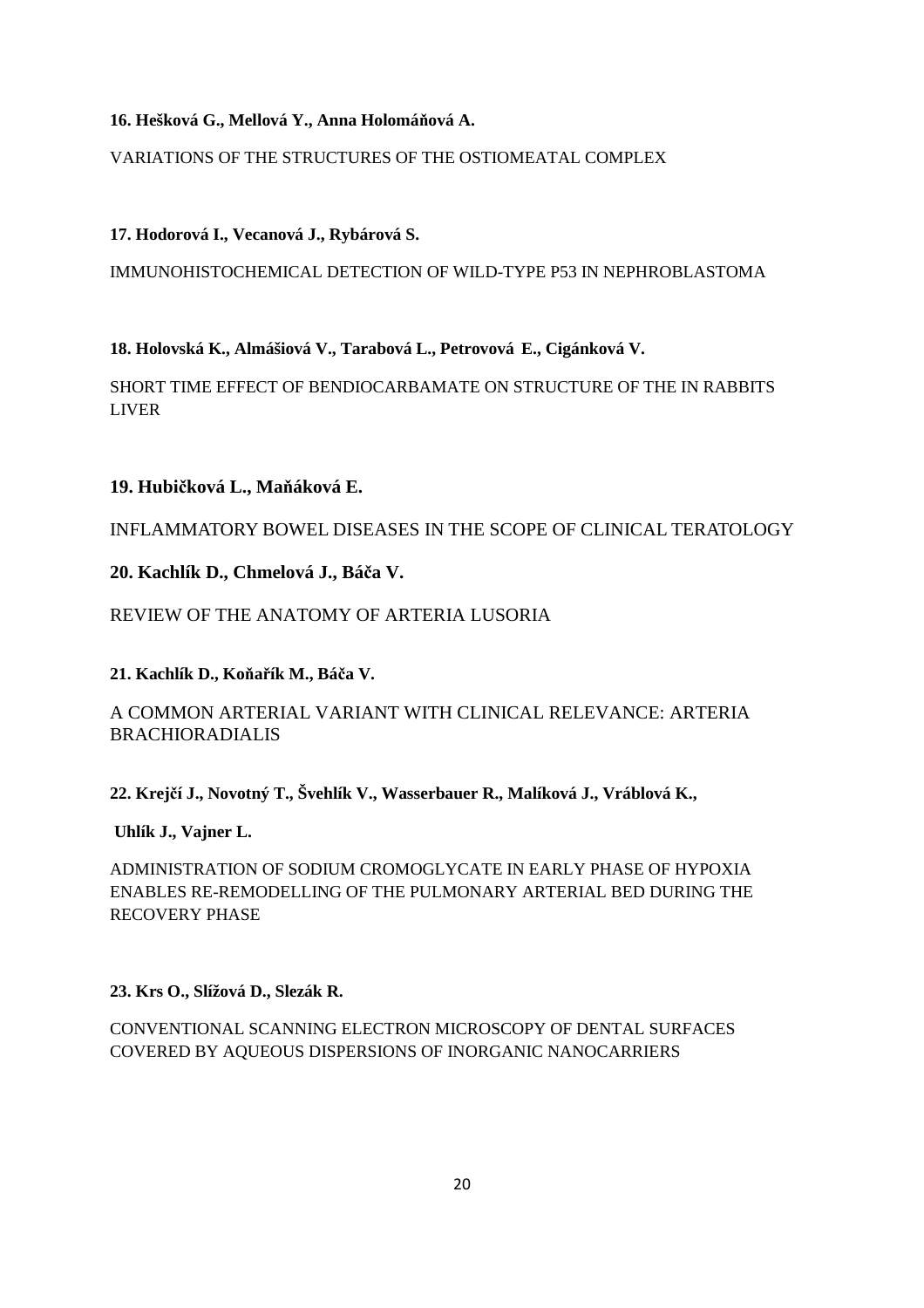# **24. Kucharíková A., Schreiberová A., Dávidová A., Capková Ľ., Jergová S., Lukáčová N.**

EFFECT OF LONG-TERM VIBRATION ON THE DISTRIBUTION OF PARVALBUMIN IN THE LUMBOSACRAL SPINAL CORD OF THE RAT

## **25. Kuchař M.**

VASA HEPATICA – REVIEW OF LITERATURE

## **26. Kunertová L., Mellová Y.**

EFFECTS OF CIGARETTE SMOKING ON THE RESPIRATORY EPITHELIUM

## **27. Lievajová, K., Blaško, J., Martončíková, M., Orendáčová, J., Račeková, E.**

MORPHOLOGICAL ANALYSES OF THE RAT ROSTRAL MIGRATORY STREAM AFTER EARLY STRESSFUL EXPERIENCE

# **28. Lovasová, K., Boleková, A., Dorko, F., Špakovská, T., Kluchová, D.**

NADPH-DIAPHORASE AND ACETYLCHOLINESTERASE ACTIVITIES IN VENTRICULAR MYOCARDIUM AFTER TREATMENT WITH ALL-TRANS RETINOIC ACID

## **29. Luňáček L., Konečný J., Machálek L., Charamza J., Bezděková M.**

THIRD PHASE OF PROJECT CALLED PHOTOGRAPHICAL INTERACTIVE ATLAS OF HUMAN. PARTIAL RESULTS OF FRVŠ 953/2010

## **30. Maňáková E., Hubičková L**.

CLINICAL TERATOLOGY AND ITS PLACE IN MEDICINE: CZECH TERATOLOGY INFORMATION SERVICE

**31. Marčeková M., Neščáková E., Mellová Y.** 

INTERSEXUAL DIFFERENCES BETWEEN ANTHROPOMETRIC PARAMETERS IN A GROUP OF THE NEWBORNS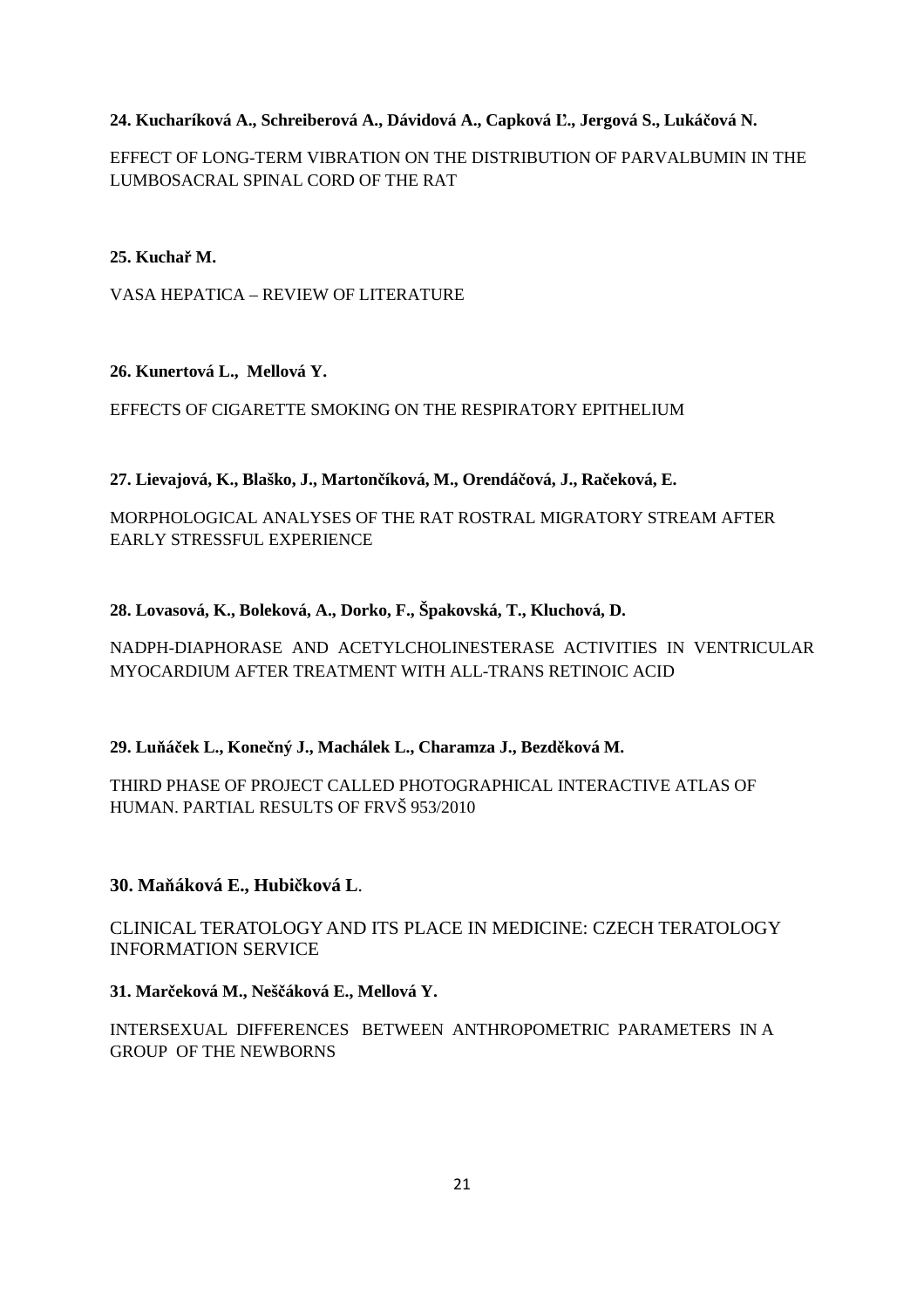# **32. Marettová E., Maretta M., Levkut M.**

# IMMUNOHISTOCHEMICAL DETECTION OF S-100 PROTEIN AND INTERMEDIATE FILAMENTS IN THE PANCREAS OF THE SHEEP

# **33. Marettová E., Maretta M., Blanár J.**

EXPRESSION OF S-100 PROTEIN IN JEJUNUM OF THE JAPANESE QUAIL

# **34. Maženský D., Petrovová P., Luptáková L.**

VARIATIONS IN THE ORIGIN OF MAJOR BRANCHES OF THE ARCUS AORTAE IN RABBIT

# **35. Mechírová E., Domoráková I., Danková M., Burda J.**

SPINAL CORD ISCHEMIA AND CHANGES IN UBIQUITIN AND HEAT SHOCK PROTEINS **SYNTHESIS** 

## **36. Mello M., Mellová Y.**

# THE BASE OF THE SKULL - SOME ANATOMICAL VARIATIONS

# **37. Mellová Y., Adamicová K., Mello M., Výbohová D., Hešková G., Kunertová L., Marčeková M.**

EVALUATION OF THE BASEMENT MEMBRANE INTEGRITY IN THE SKIN EPITHELIAL TUMOURS

## **38. Mihálik J., Kravčuková P.**

MEASUREMENT OF MAO LEVELS IN THE RAT FEMALE GENITAL ORGANS

**39. Míšek I., Štembírek J., Král T., Matalová E., Buchtová M.**

EARLY TOOTH DEVELOPMENT IN MINIPIG - A SUITABLE MODEL FOR EXPERIMENTAL ODONTOLOGICAL STUDIES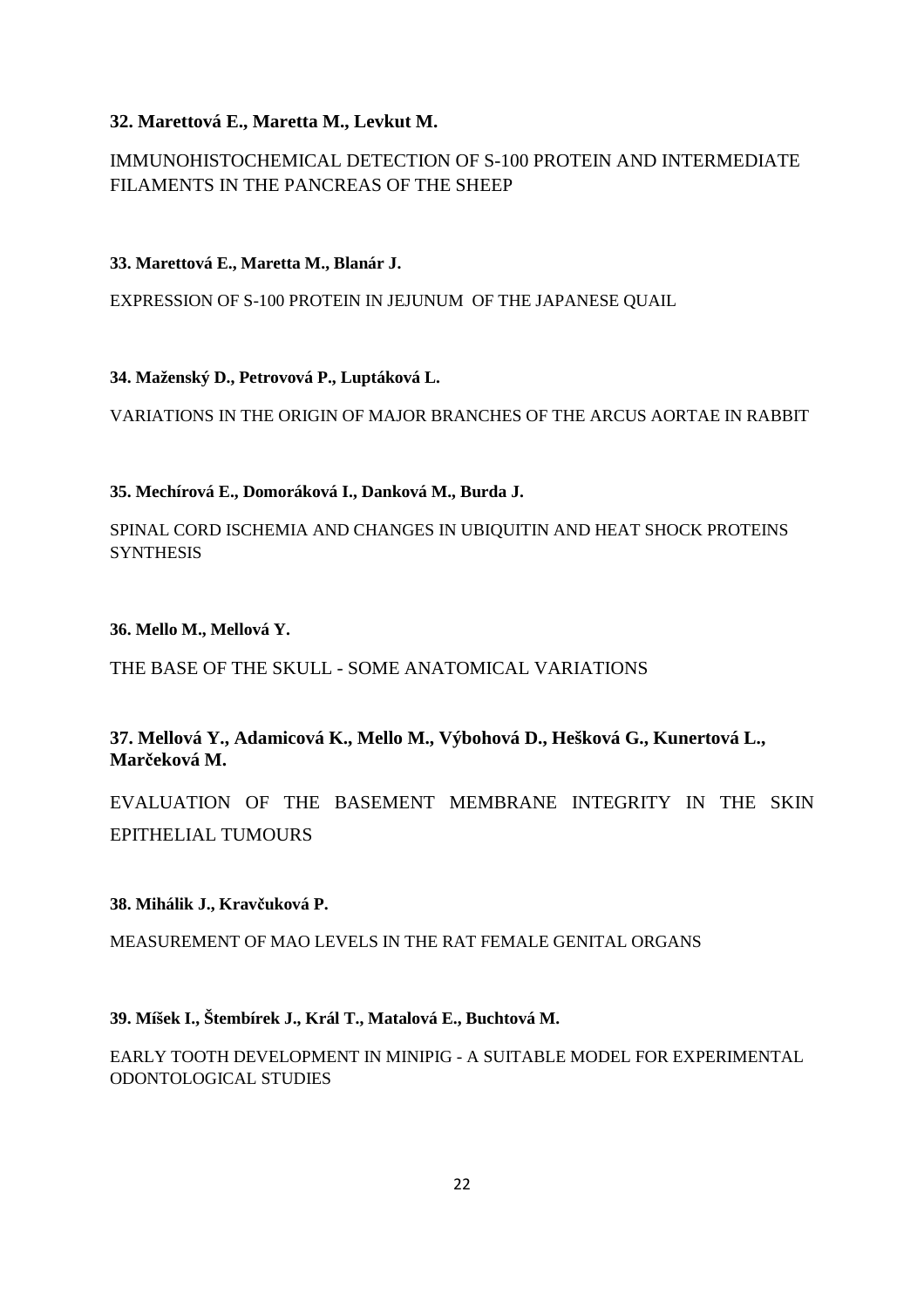## **40. Mokrý J., Filip S, Čížková D., Vavrová J., Sinkorová Z., Micuda S., Brcaková E., Fuksa L.**

COLONIZATION OF NON-HAEMOPOIETIC TISSUES WITH EXOGENOUS CELLS AFTER BONE MARROW TRANSPLANTATION

**41. Musil V., Stingl J., Kachlík D., Doubková A., Báčová T, Václav Báča V.** 

ACHILLES TENDON –  $305^{\text{TH}}$  ANNIVERSARY OF FRENCH PRIORITY IN THE USE OF THE FAMOUS EPONYM

## **42. Naňka O. D., Sedmera D., Grim M.**

HYPOXIA HAS A POSITIVE EFFECT ON NORMAL SEQUENCE OF MATURATION OF THE CONDUCTION SYSTEM

### **43. Némethová M., Danielisová V., Gottlieb G., Kravčuková P., Burda J.**

INFLUENCE OF BRADYKININ ADMINISTRATION ON POSTISCHEMIC IMMUNOREACTIVITY OF ANTIOXIDANT ENZYMES

## **44. Novotná I., Slovinská L., Čížková D.**

CHANGES IN NG2 AND GAP-43 EXPRESSION BY INTRATHECAL DELIVERY OF ChABC AFTER SPINAL CORD INJURY

## **45. Perželová A., Sivaková I., Kubiková E.**

MORPHOLOGICAL VARIABILITY OF CELLS IN ADULT HUMAN BRAIN TISSUE **CULTURES** 

## **46. Petrovová E., Holovská Jr. K., Maženský D., Vdoviaková K.**

ALTERATIONS IN THE RABBIT LYMPHATIC TISSUE OF SMALL INTESTINE AFTER BENDIOCARB ADMINISTRATION

## **47. Procházková O., Ferreh Y., Gürsel O., Čech P., Kachlík D.**

JOSEPH HYRTL'S 200TH ANNIVERSARY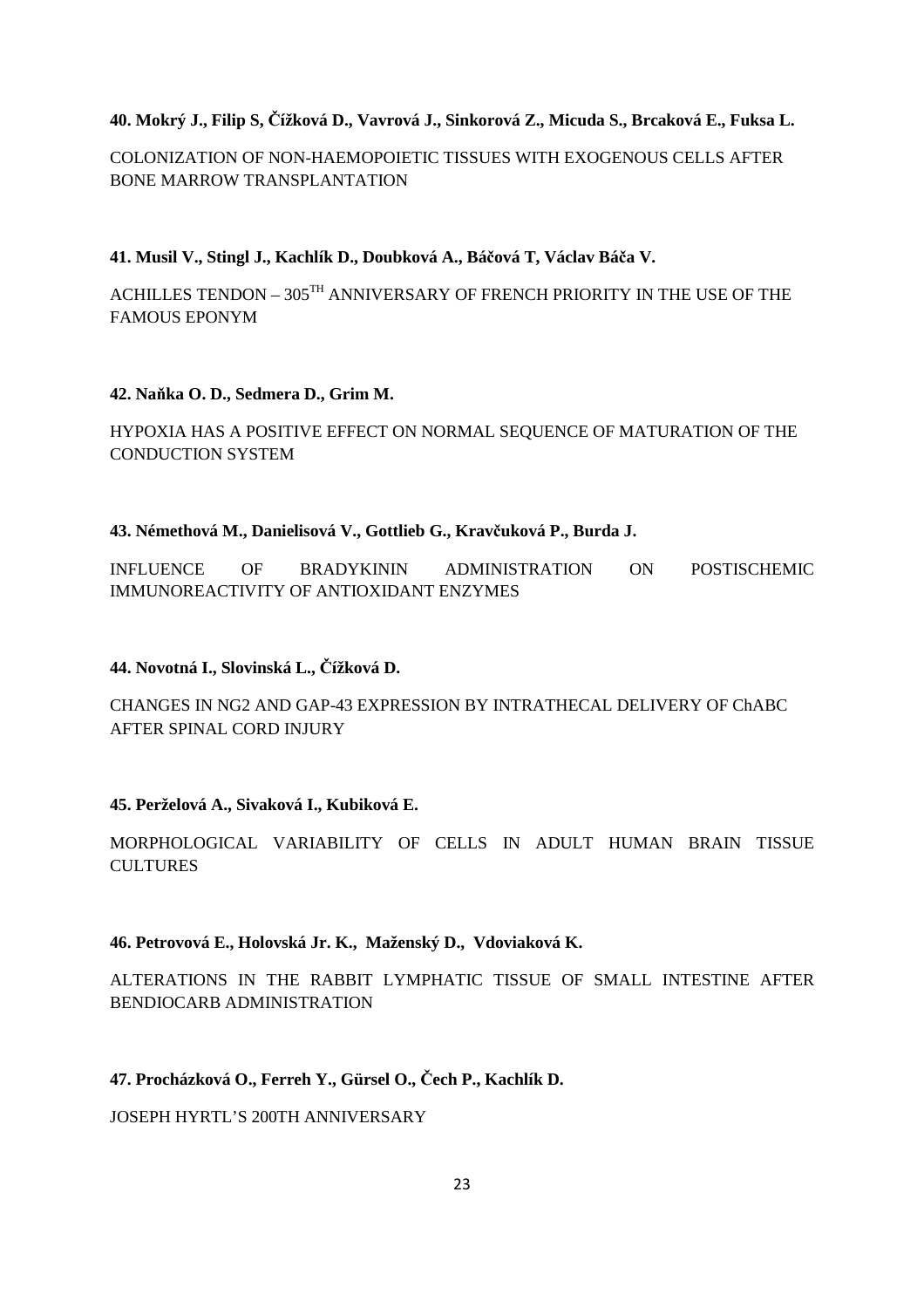## **48. Račeková E., Martončiková M., Blaško J., Lievajová K., Orendáčová J.**

RELATIONSHIP BETWEEN NITRERGIC CELLS AND BLOOD VESSELS IN THE RAT SUBVENTRICULAR ZONE-OLFACTORY BULB PATHWAY

## **49. Ragan L., Waczulíková I., Bilický J., Guller L., Beňuška J.**

INTERCAUDATE DISTANCE – A RELIABLE MARKER OF ENLARGED CEREBRAL VENTRICLES IN MEN

## **50. Riedlová J., Paulová M., Vignerová J., Kachlík D.**

A COMPARISON OF THE WHO CHILD GROWTH STANDARDS AND THE CZECH GROWTH REFERENCES: EVALUATION OF CHILD NUTRITION STATUS IN THE CZECH REPUBLIC

## **51. Rybárová R., Hodorová I., Muri J., Vecanová J., Švajdler M., Piovarči D.**

EXPRESSION AND PREDICTIVE VALUE OF PROAPOPTOTIC PROTEIN P53 IN HUMAN LUNG CANCER

## **52. Saganová K., Orendáčová J., Jergová S., Galik J., Vanický I.**

THE ASSESSMENT OF NEUROPROECTION FOLLOWING EXPERIMENTAL SPINAL CORD INJURY IN THE RAT

## **53. Sivaková I., Perželová A., KubikováE.**

CYTOPLASMIC DISTRIBUTION OF INTERMEDIATE FILAMENTS IN HUMAN "GLIA-LIKE" **CELLS** 

**54. Slezák M., Lacjaková K., Vasilenko T., Poláková M., Kováč I., Kostelníková M., Jakubčo J., Longauer F., Šarišský M., Sabol F., Ľudovít Lenhardt Ľ., Gáll P.** 

EFFECT OF EQUAL DAILY DOSE ACHIEVED BY DIFFERENT POWER DENSITIES OF LLLT AT 670 NM ON INCISIONAL AND EXCISIONAL SKIN WOUND HEALING IN RATS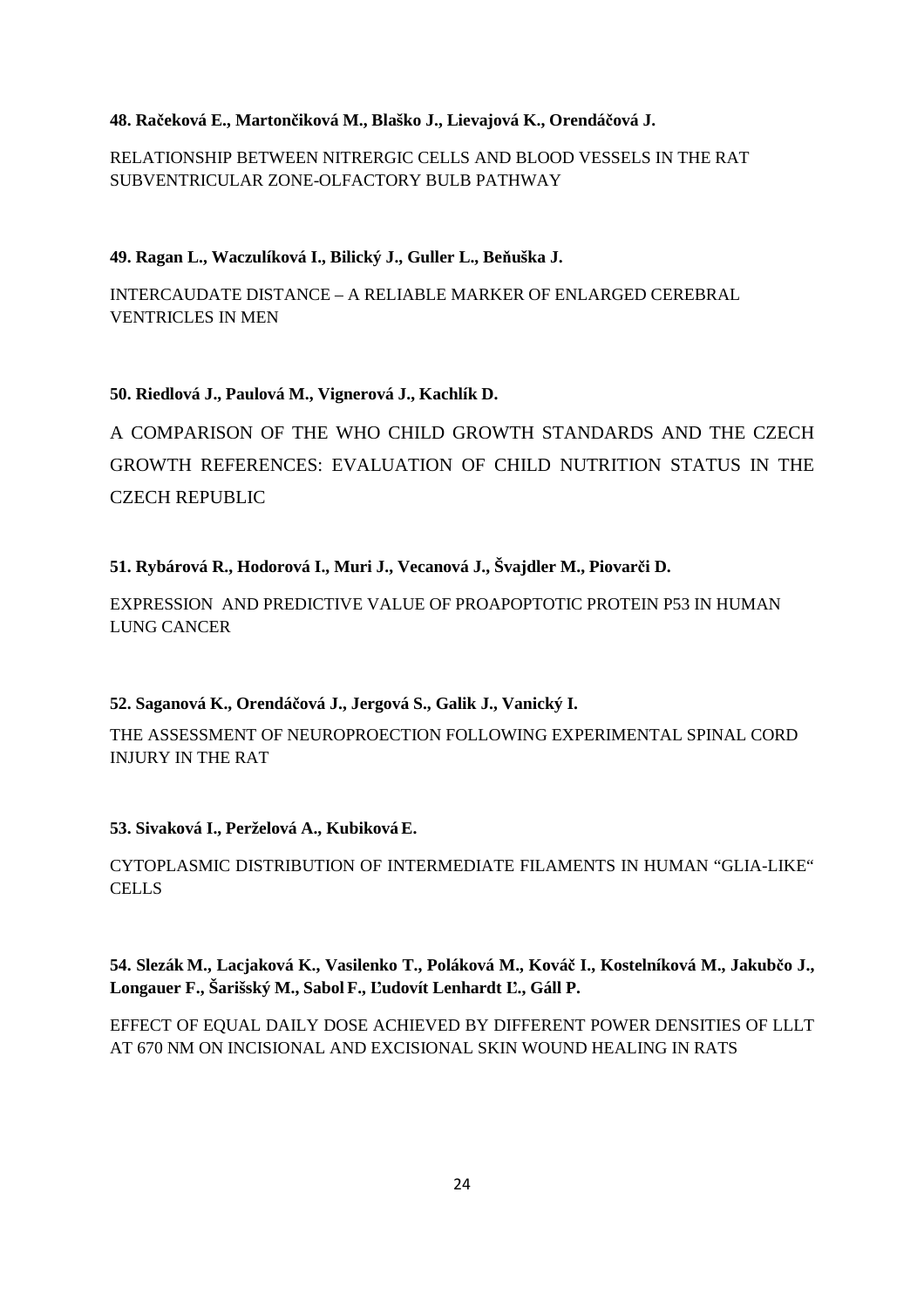## **55. Slížová D., Krs O., Slezák R.**

# SCANNING ELECTRON MICROSCOPY OF PHTHALOCYANINE-NANOCARRIER GRAINS SPREAD OVER DENTAL TISSUE SURFACES

# **56. Slovinská L., Novotná I., Čížková D.**

CHONDROITINASE ABC AND PHENOTYPE OF NEURAL PROGENITOR CELLS

**57. Šteňová J., Kubiková E., El Falougy H., Šteňo J.** 

TOPOGRAPHIC-ANATOMICAL RELATIONSHIPS OF LOWER CRANIAL NERVES WITH THE VESSELS OF VERTEBRO-BASILAR ORIGIN, CLINICAL SIGNIFICANCE

**58. Špakovská T., Boleková A., Kluchová D.** 

NADPH-d POSITIVITY IN THE RAT JEJUNUM AFTER ISCHEMIA-REPERFUSION

**59. Šelmeciová, P., El Falougy, H., Kubíková, E.** 

MORPHOLOGICAL ANALYSIS OF THE HUMAN SPLENIC HILUM

**60. Ševc J., Boleková A., Kluchová D., Kútna V., Daxnerová Z.** 

EVIDENCE OF POSTNATAL GLIOGENESIS IN THE CENTRAL CANAL REGION OF RAT SPINAL CORD DURING EARLY DEVELOPMENT.

**61. Švehlík V., Novotný T., Krejčí J., Wasserbauer R., Malíková J., Vráblová K. Uhlík J., Vajner L.** 

ADMINISTRATION OF SODIUM CROMOGLYCATE IN EARLY PHASE OF HYPOXIA RESTRICTS REMODELLING OF THE PULMONARY ARTERIAL BED

**62. Tóth Š., Jonecová Z., Pomfy M., Veselá J., Bujdoš M., Imrich E.** 

MORPHOLOGY OF INTESTINAL MUCOSA AFTER EXPERIMENTAL ISCHEMIA-REPERFUSION